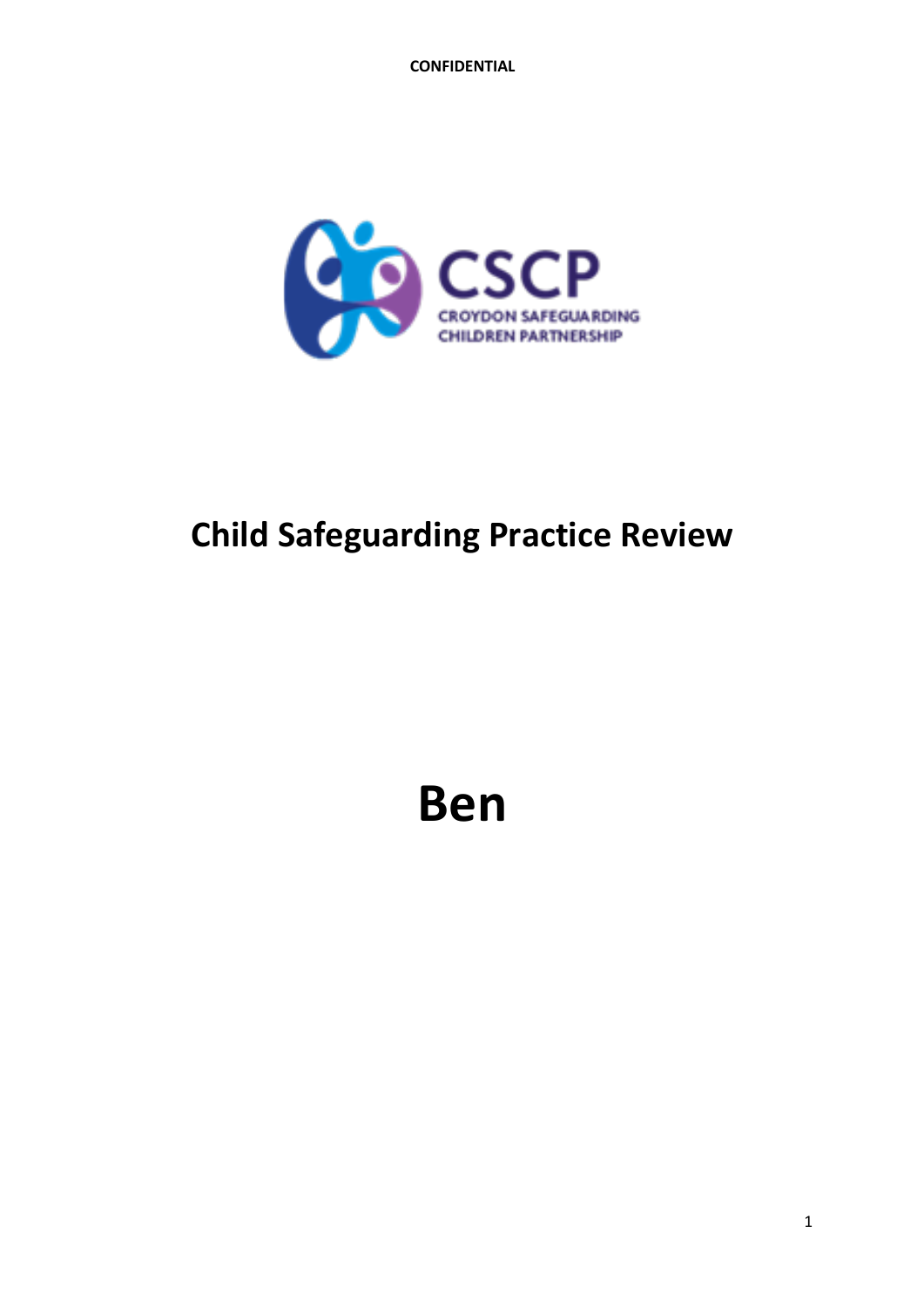| <b>Contents</b> |                                                                          | Page |
|-----------------|--------------------------------------------------------------------------|------|
|                 | 1. Executive Summary                                                     | 3    |
|                 | 2. Reason for review and methodology                                     | 5    |
| 3.              | <b>Background information</b>                                            | 6    |
|                 | 4. Summary account of events and agencies' involvement with Ben's family | 7    |
|                 | 5. Family involvement and views                                          | 16   |
| 6.              | Analysis and lessons                                                     | 18   |
| 7.              | Recommendations                                                          | 33   |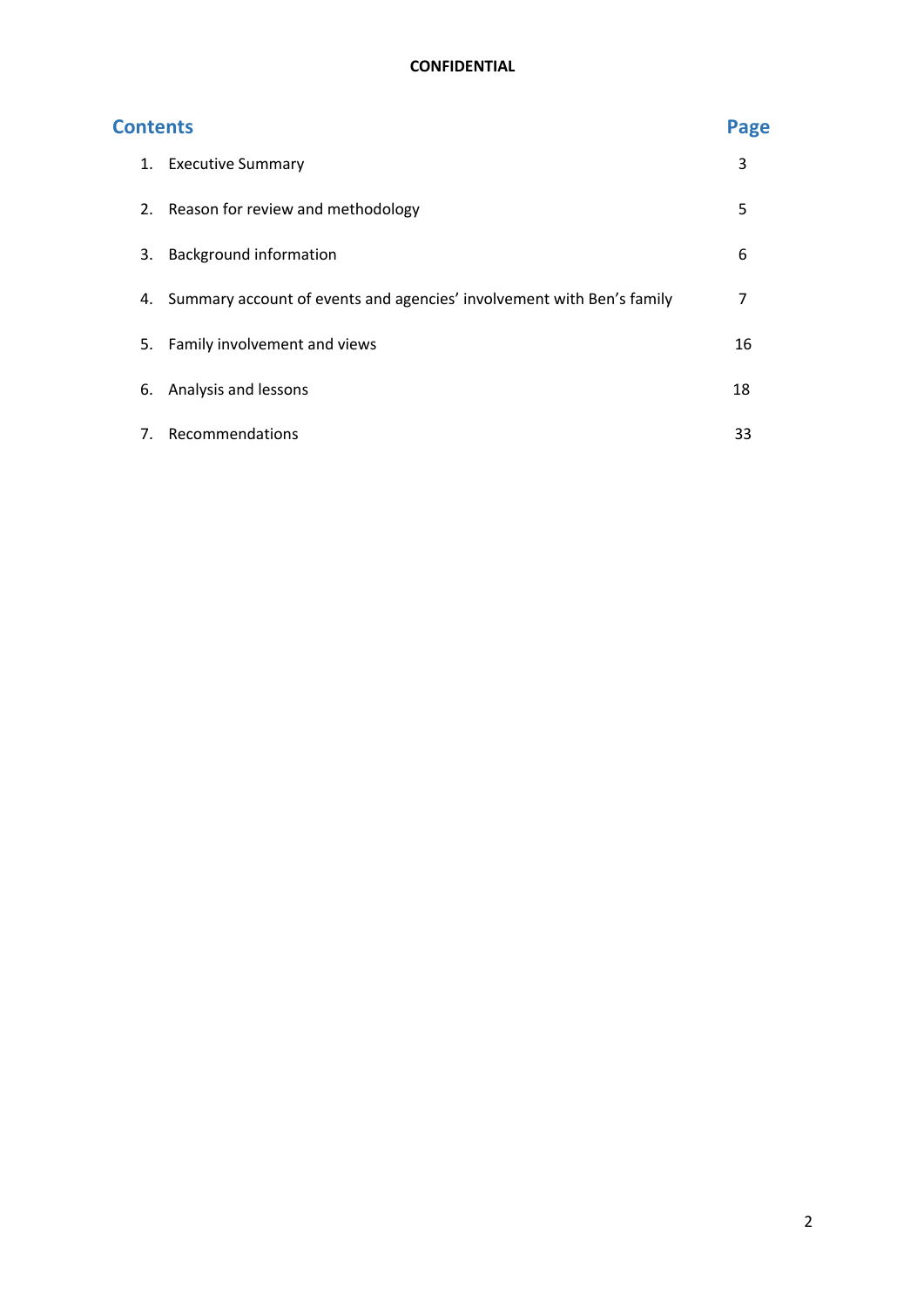## 1. Executive Summary

- 1.1 The review has identified lessons about working with vulnerable young and first-time mothers (and separated fathers) and the challenges of engaging them in Universal and Early Help Services. It shows that the needs of infants and toddlers can be missed when there is no engagement. It raises practice questions about how to engage parents where there are concerns about alleged domestic abuse and the need for assertive enquiry and analysis about men who are known to have a violent history and who form new relationships.
- 1.2 Ms A, Ben's Mother, reported adverse childhood experiences, mixed feelings about her pregnancy and low-level depressive symptoms in pregnancy and later. She was offered a range of services because of her vulnerability but did not engage well.
- 1.3 On the occasions that she reported domestic abuse it was taken seriously but she did not then follow through with support, advice or possible actions.
- 1.4 Her vulnerability as a young and new mother was recognised after Ben's birth, it was assessed that they would benefit from the Universal Plus Partnership Health Visiting Pathway<sup>1</sup>. Initially there was good and persistent work to engage with her. This was then impacted by a move and the Universal Plus Pathway approach was disrupted and not re-assessed or re-established.
- 1.5 Following an allegation of domestic abuse several months later, a Child and Family Assessment was undertaken and it was decided that a child in need service was not required. It may have been useful to signpost the family back to Early Help Services. Ben and Ms A were again no longer being seen by services.
- 1.6 When Ben was one year and eight months, he had a significant injury to his head. The hospital's clinical assessments were rigorous and resulted in a judgement that the injury was most likely accidental; but concerns remained about the cause and further medical investigations were in place. The review has raised the question about the point at which a multi-agency child protection approach to such assessments should be considered when there is doubt about the cause of a significant injury. Although a referral was made to Children's Social Care this was not followed through as it was not seen in a child protection context, given the view that the injury was probably accidental. The decision not to proceed with a multi-agency Child and Family Assessment was influenced by the systems context of large numbers of ineffective referrals.
- 1.7 Opportunities were missed to identify a new male partner who was known to be a potential risk.
- 1.8 Ben died from significant injuries, aged two years and one month. His Mother and her new Partner have been charged with Ben's murder.

<sup>1</sup> **Universal Partnership Plus - Health Visiting Service** Best Practice Pathways - NHS Healthy Child Programme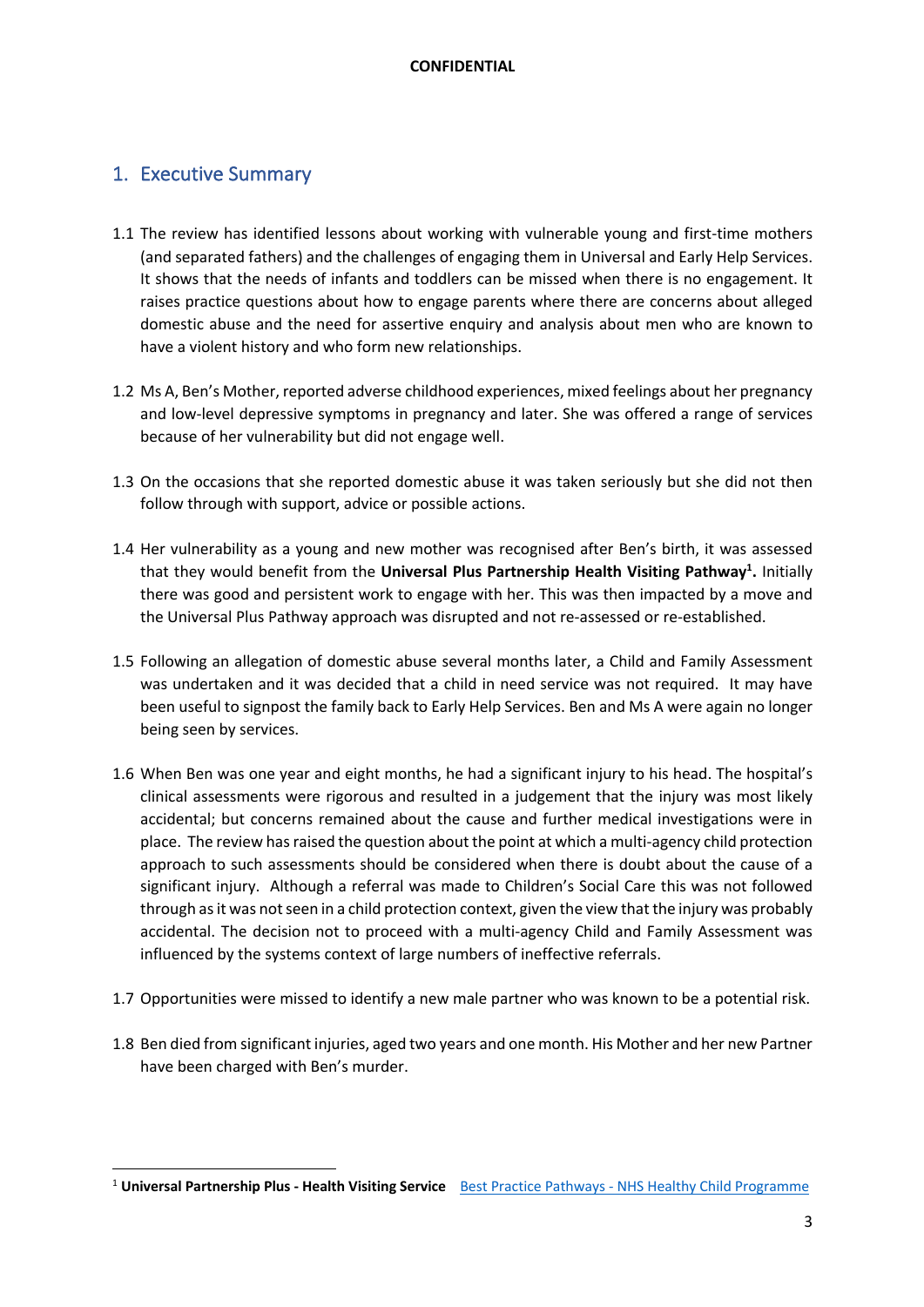## 1.9 **Lessons learned include:**

- o The need to consider a multi-disciplinary response when assessing head injuries, especially in young children
- $\circ$  The importance of informing referring agencies when a referral is not accepted, and why
- o The need for a better local understanding of how the National Healthy Child Programme, Early Help Services and the multi-agency Threshold for Intervention are operating at Levels 1 and 2, to ensure that young children are not lost to the system
- o The need for an understanding of how parenting education is provided for new and inexperienced parents
- o Holding 'Was Not Brought' (to medical appointments or checks) in mind as a possible indicator of neglect of young children
- o Keeping the child in mind and the child's experience central
- $\circ$  Assessments, Engagement and non-Engagement, where parental consent is required the challenges of seeking to engage vulnerable parents who choose not to engage
- o Assessing the risk of domestic abuse and supporting women who have experienced domestic abuse
- $\circ$  Including the importance of tracking known violent adults and identifying them when there are concerns about children with whom they are in contact.
- 1.10 A number of recommendations have been made in the light of these findings. They are summarised in section 7.

**The Croydon Safeguarding Children Partnership endorsed this Review and agreed the recommendations in Section 7 in June 2021 and will put them in to place through a multi-agency Action Plan.** 

Croydon Safeguarding Children Partnership

June 2021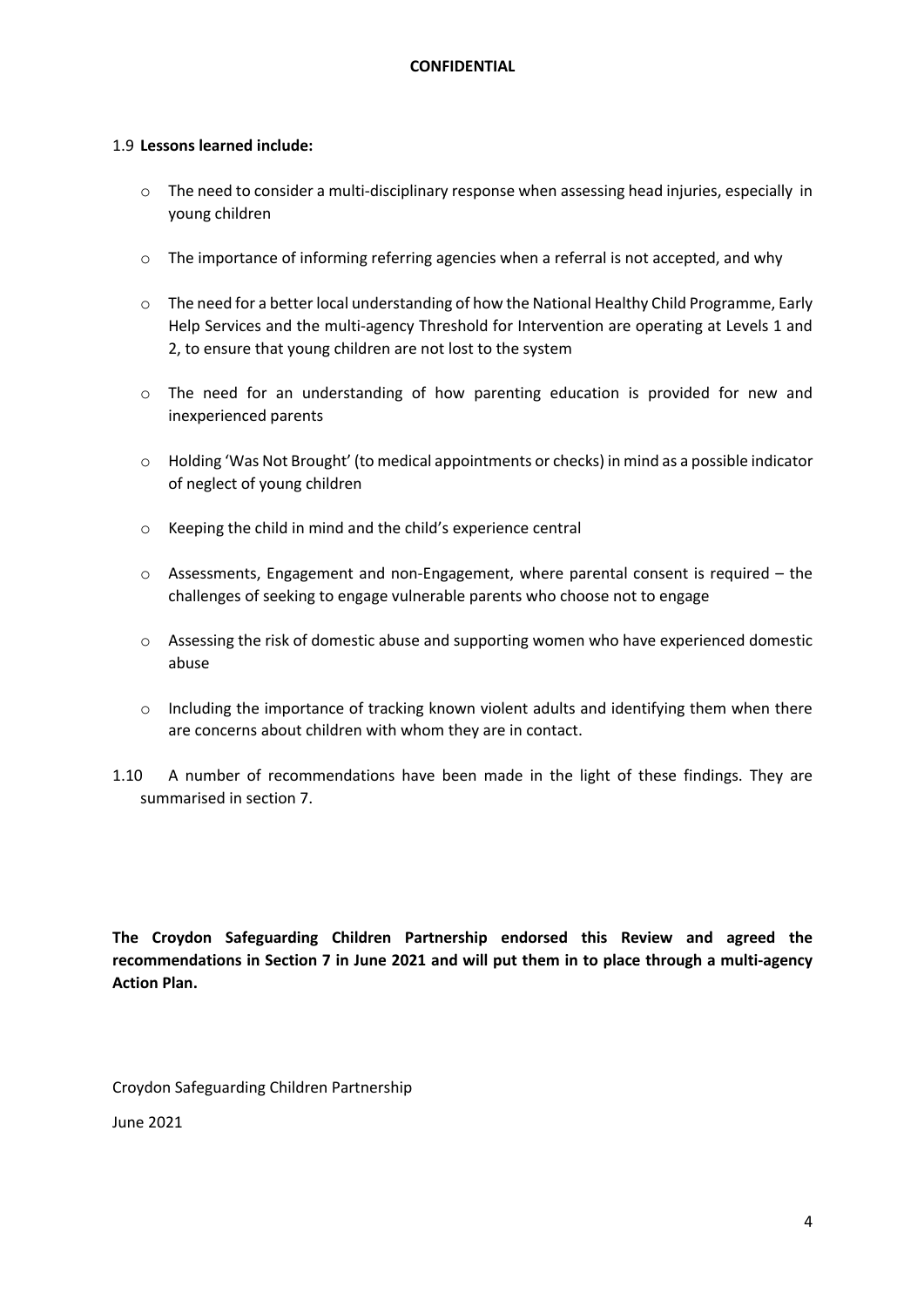## 2. Reason for review and methodology

- 2.1 Ben died from significant non-accidental injuries, in October 2019, aged two years and one month. The Croydon Safeguarding Children Partnership commissioned a Rapid Response<sup>2</sup> and agreed that a Safeguarding Practice Review (SPR) should be undertaken. Ben's mother and her new partner were arrested, and a murder investigation was initiated.
- 2.2 The purpose of a SPR is to learn lessons through a systems analysis of the family dynamics and of the single and multi-agency work undertaken to assess and support the family. Such a review should make recommendations where any changes may be required to improve the way that local services for children and families are provided. The process seeks to involve family members and practitioners as much as possible, to learn from their perspective.
- 2.3 An Independent Panel drawn from key agencies was appointed with an Independent Chair and an Independent Reviewer. The Panel analysed a detailed chronology of all the agency contacts with Ben, his mother and other key adults from when his mother's pregnancy became known (2017) until his tragic death. Agencies were asked to provide an internal independent evaluation of the work undertaken in the context of local procedures and resources and any significant systems issues which may have influenced the work; and to identify any lessons.
- 2.4 Ben's parents and Ben's Mother's partner were advised of the review and invited to contribute their views. Ben's Mother and Partner did not respond to the initial invitation. Ben's Father and Paternal Grandmother met with the Lead Reviewer at the end of the review Process to share their views on services received.
- 2.5 The **Review Terms of Reference** set the following **Learning Outcomes**
	- To gain an understanding of the systemic factors that led to this child's death
	- To identify learning from all aspects of the history and engagement with the family
	- To promote any learning from this SPR across the safeguarding partnership

## **Specific Questions (areas for exploration)**

- Expectations from professional referrals which result in no further action e.g., Hospital to Children's Services, Hospital to Mental Health
- Procedures and expectations in relation to serious child injury
- Information sharing VISOR offenders, moves across boroughs, Domestic Abuse, MARAC expectations
- Risk assessments including the child's experience, parenting capacity, culture, and any possible substance use.

<sup>2</sup> A Rapid Response is required by statutory guidance **Working Together to Safeguard Children 2018**. One of the outcomes may be a Child Safeguarding Practice review as set out in Chapter 4. https://www.gov.uk/government/publications/working-together-to-safeguard-children--2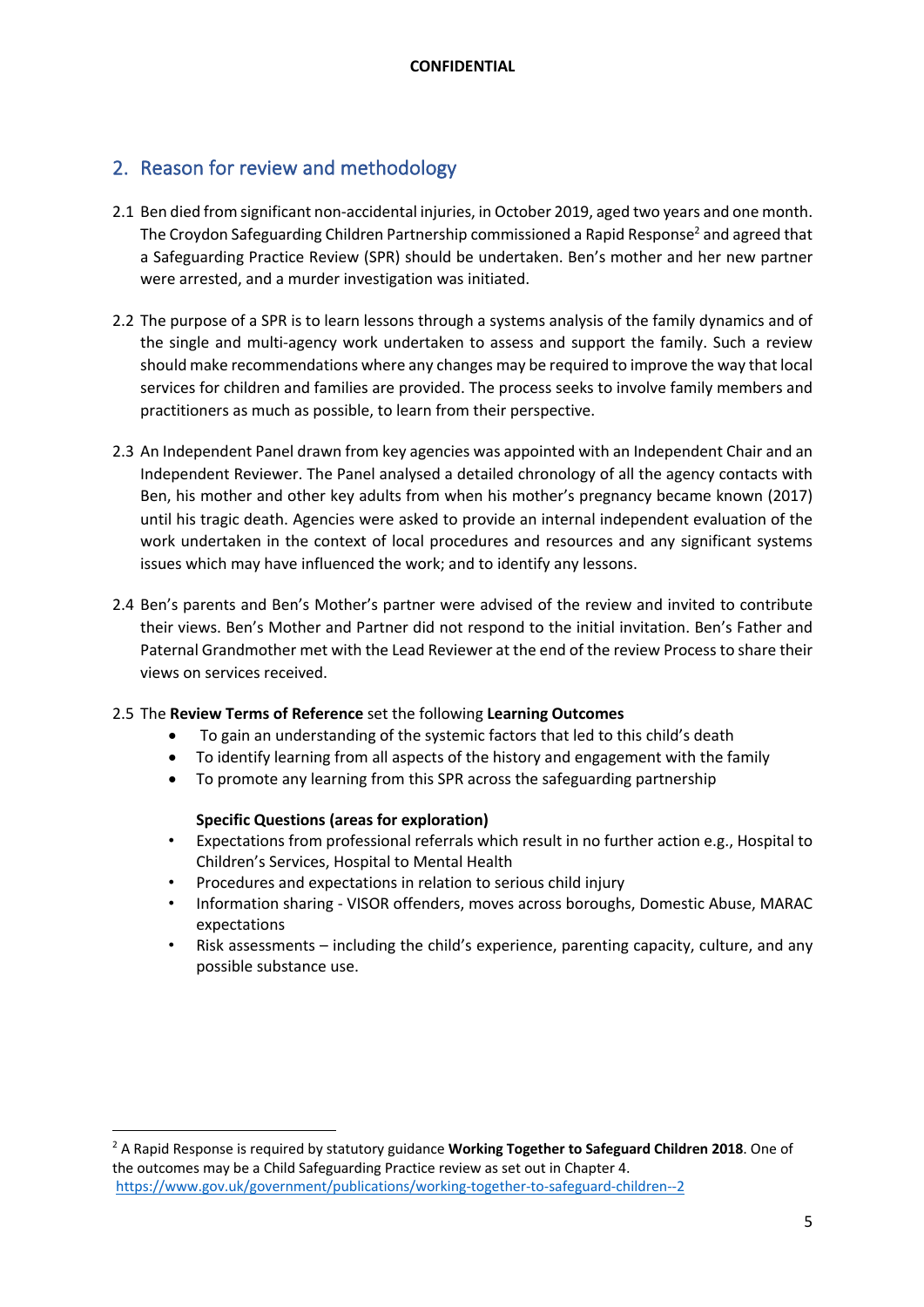## 2.6 **Panel Membership**

Independent Chair Lead Reviewer Bridget Griffin Independent Author Lead Reviewer Malcolm Ward They are both experienced in leading child safeguarding reviews using a systems approach.

## **Representatives from the following agencies:**

Croydon Children's Social Care, Croydon Community Development Service, Croydon University Hospital NHS Trust, Lambeth Children's Social Care, London Ambulance Service, Metropolitan Police Service, National Probation Service, South London and Maudsley NHS Trust, and the Croydon Safeguarding Children Partnership and the Lambeth Safeguarding Children Partnership. The review was supported by the Croydon Safeguarding Children Partnership *The Panel Representatives were senior managers who had no direct involvement in the case.*

- 2.7 During the main period of the review, the Covid-19 pandemic prevented face to face meetings. It was not possible to hold an online Practitioners' Focus Group until November 2020.
- 2.8 The criminal investigation into Ben's death was impacted by a long period awaiting the results of the post-mortem and biopsies; this is a known national shortage and systems issue for such investigations which impacts on learning reviews as well as on criminal justice processes. In December 2020, Ms A and Mr D were charged with murder and causing or allowing the death of a child. Their trial is awaited

## 3. Background information

- 3.1 Ben was born in autumn 2017. He was Black British. He was the first child to his mother, who was nearly 20, when he was born. Ms A initially described the pregnancy as "unplanned but welcome" but later she said that she was unhappy about the pregnancy.
- 3.2 Ben's Mother and Father ended their relationship before Ben was born but Ben's Father continued to have contact for a substantial part of the period under review.
- 3.3 Ben's maternal grandparents had settled in the UK. They were said to have had a difficult relationship during Ms A's childhood and divorced when Ms A was 17.
- 3.4 When Ms A was 18 Police were called to an incident between Ms A and her mother when Ms A alleged that she was assaulted. However, she continued to live in the household after this.
- 3.5 After Ben's death it was learned that Ms A had been in a relationship with Mr D, probably from November 2018. He was previously known to the police, youth offending services and to children's services in a neighbouring local authority where there was concern about his previous involvement in criminal activity and domestic abuse.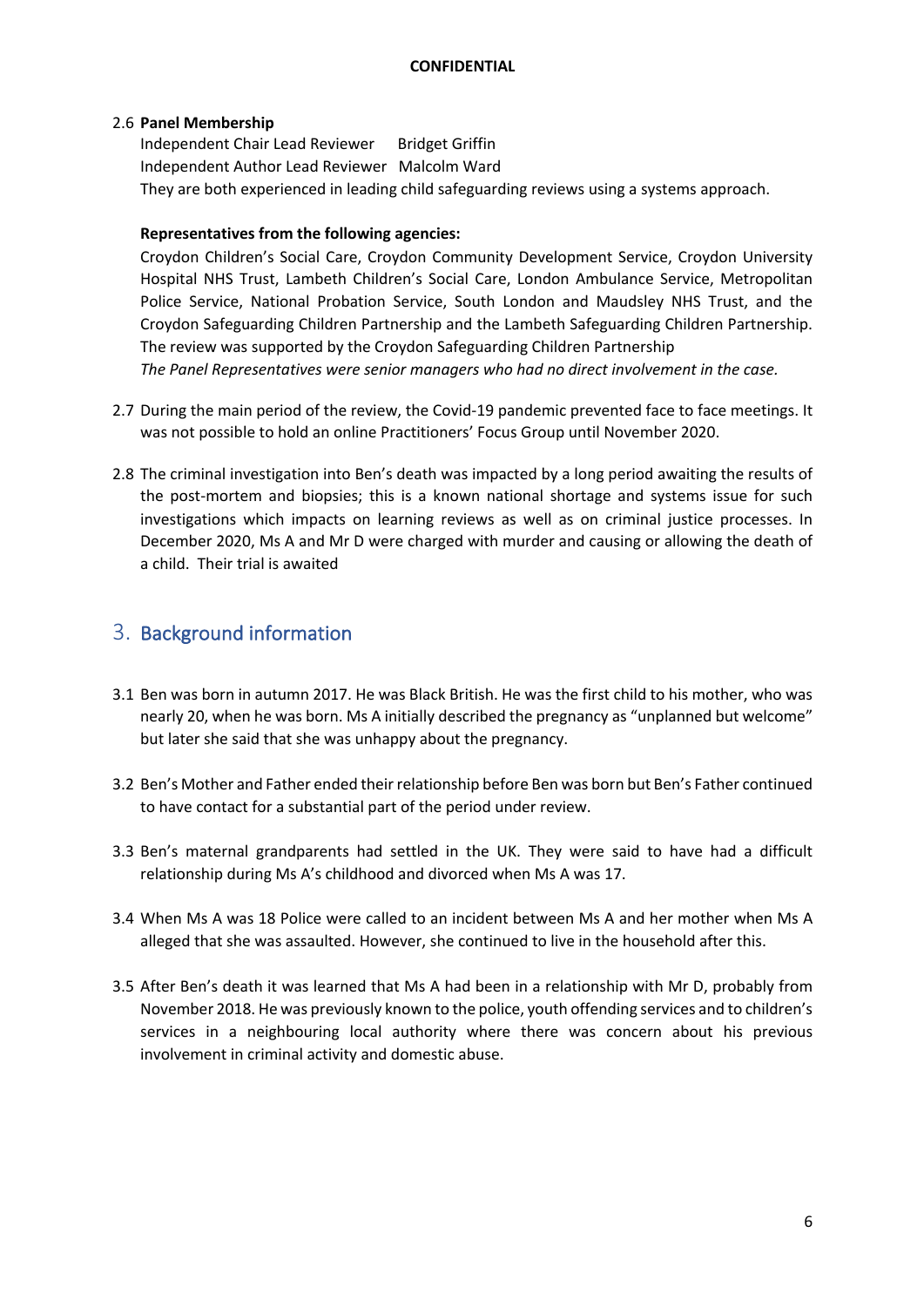## 4 Summary account of events and agencies' involvement with Ben's family February 2017 to September 2019

The summary is drawn from agency records<sup>3</sup> of many contacts with Ms A and Ben and their family and parallel and then later contacts with Mr D. It covers the period from when Ms A was confirmed as pregnant with Ben.

## February to October 2017 (**Pregnancy with Ben)**

- 4.1 Early in the pregnancy there was an allegation that Ms A had been assaulted by her mother. Ms A's mother counter-alleged that Ms A was drinking and using drugs. Police informed Children's Social Care (CSC) because of the vulnerability of Ms A's younger brother and the pregnancy.
- 4.2 Ms A was supported by the Croydon Family Justice Centre and Housing to move to temporary emergency accommodation. Her situation was discussed at the Multi-Agency Risk Assessment Conference - MARAC<sup>4</sup> on two occasions during the pregnancy but Ms A withdrew from support of the Independent Domestic Violence Advisor.
- 4.3 Midwifery saw Ms A for the first time in late March. She reported little family support and a history of depression and was referred to the Perinatal Mental Health Team but did not meet their criteria.
- 4.4 The Children with Disabilities Team assessed that there was no risk to Ms A's younger brother. The case was closed with no contact with Ms A or consideration of her as the potential victim of domestic abuse. This was a missed opportunity to consider unborn Ben's needs, including the allegation of Ms A's use of alcohol and drugs.
- 4.5 A Midwife saw Ms A at 16 weeks' pregnant. She was still only 19 and was in "homeless persons accommodation" and isolated. She did not attend any antenatal classes during her pregnancy. In mid-May she moved to temporary self-contained accommodation, within a hostel.
- 4.6 In June, the Health Visitor sought information from the GP, and the Best Start Social Worker to initiate a pre-birth health visiting assessment.

<sup>&</sup>lt;sup>3</sup> Services involved were GP, Midwifery, Police, Domestic Abuse Services, Early Help Services/Best Start, Health Visiting, Ambulance Service, Mental Health Services, Children's Social Care (in two Local Authorities) and Probation

<sup>4</sup> **MARAC** Multi-agency Risk Assessment Conference. These are local multi-agency meetings where service representatives share and review information about cases of domestic abuse to plan and co-ordinate responses.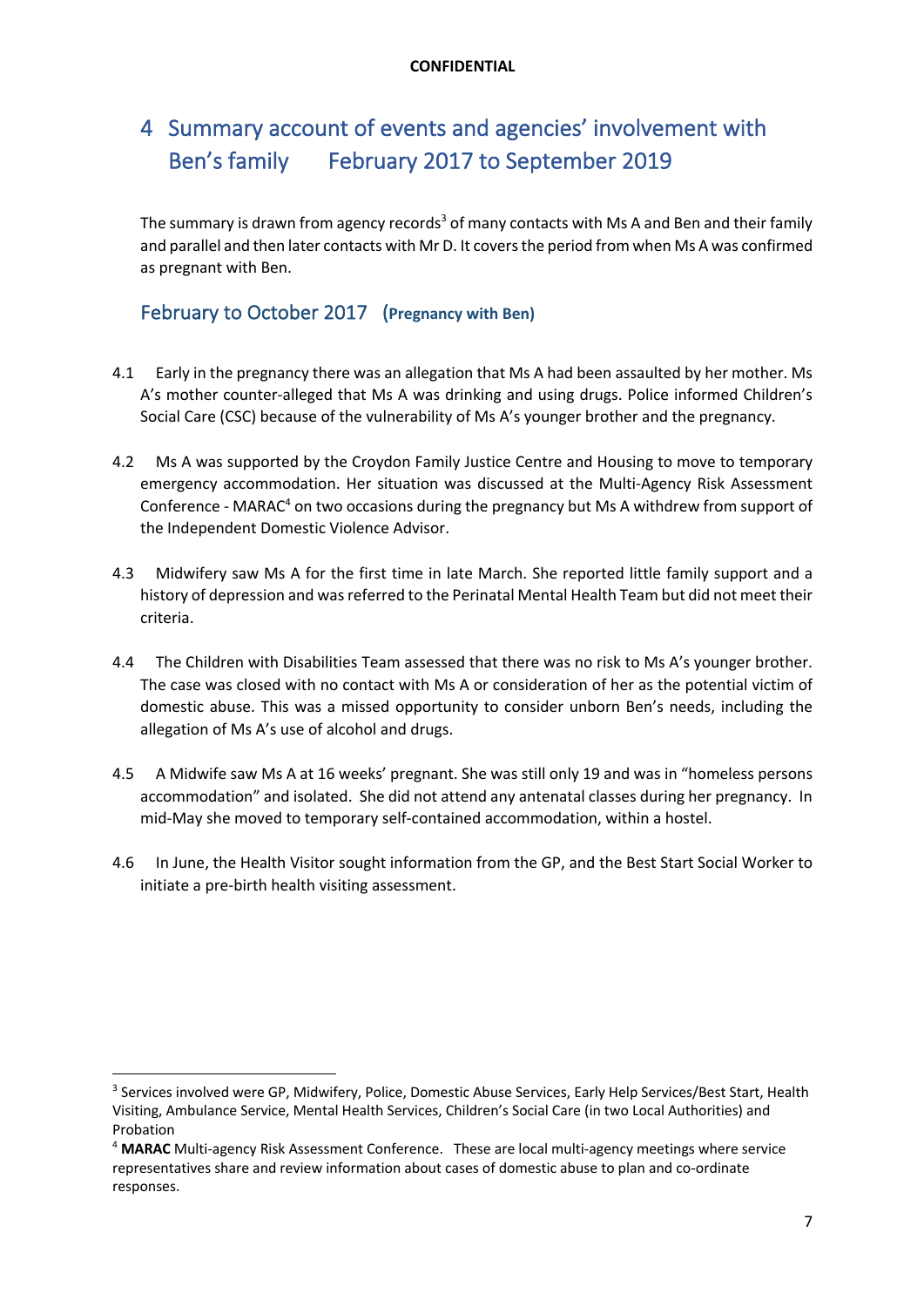- 4.7 At the end of July, Ms A told a Midwife that she was still feeling low, had financial worries, and had fallen out with her mother. The Midwife re-referred her to the Perinatal Mental Health Service, but again the referral did not meet the criteria. It was wrongly assumed that Ms A had been referred to the Family Nurse Partnership<sup>5</sup>. The Perinatal Service advised the GP that Talking Therapies could be considered.
- 4.8 The Health Visitor met Ms A for the first time in early August. Ms A had not kept a prior appointment. Ms A was unhappy about the pregnancy. She agreed to an Early Help<sup>6</sup> referral and for the GP to be informed.
- 4.9 Ms A saw a GP in mid-August. She was tearful and reported financial difficulties and no support. At the follow up review with the GP, Ms A said she was feeling better. She had seen her mother and was again in contact with Ben's Father who she now described as "supportive". When seen by the Health Visitor Ms A reported feeling better. The Early Help/Best Start Social Worker was due to visit.
- 4.10 In the third week of September, Ben was born prematurely. Ben's Father was present at the birth. Ben was in the Special Care Baby Unit for eleven days. There were mixed observations about Ms A's care of Ben and although this concern was to be passed on to community health staff there is no evidence that it was.

## **October 2017 to December 2017 (Ben birth to 3 months)**

- 4.11 A different Health Visitor made the **New Birth Visit** and observed good mother-baby interaction. Ms A reported no low mood and expressed trust in her GP and knew how to seek help. When asked, through **Routine Enquiry**<sup>7</sup> , about domestic abuse Ms A said there had been none. An enhanced **Universal Plus Health Visiting service**<sup>8</sup> was agreed due to "prematurity and Mother's history". Ben was seen at home a week later and was progressing well.
- 4.12 In mid-October, the Early Help Teenage Pregnancy Support Worker (from Best Start) met Ms A for the first time as Ms A had not accepted previous appointments, during the pregnancy. Ms A was assessed to be coping and to have made connections to services. They agreed a plan to work together but Ms A did not respond to further contacts.

<sup>5</sup> **Family Nurse Partnership** The Family Nurse Partnership is a voluntary home visiting programme for first time parents aged 19 or under, it should be started before the 28<sup>th</sup> week of the pregnancy. A specially trained family nurse supports the mother from early in pregnancy until the child is two.

<sup>6</sup> **Early Help** is the additional voluntary available for children, and their families where they have additional needs that are not being met by universal services. At the time this was provided by the Best Start Service.

<sup>7</sup> **Routine Enquiry** Involves the safe screening of all service users within a service by asking sensitive questions about their experiences of specific issues – in this case of domestic abuse. It is expected practice for Midwifery and Health Visiting Services. Domestic abuse: a resource for health professionals - GOV.UK (www.gov.uk)

<sup>8</sup> **Universal Partnership Plus - Health Visiting Service** Best Practice Pathways - NHS Healthy Child Programme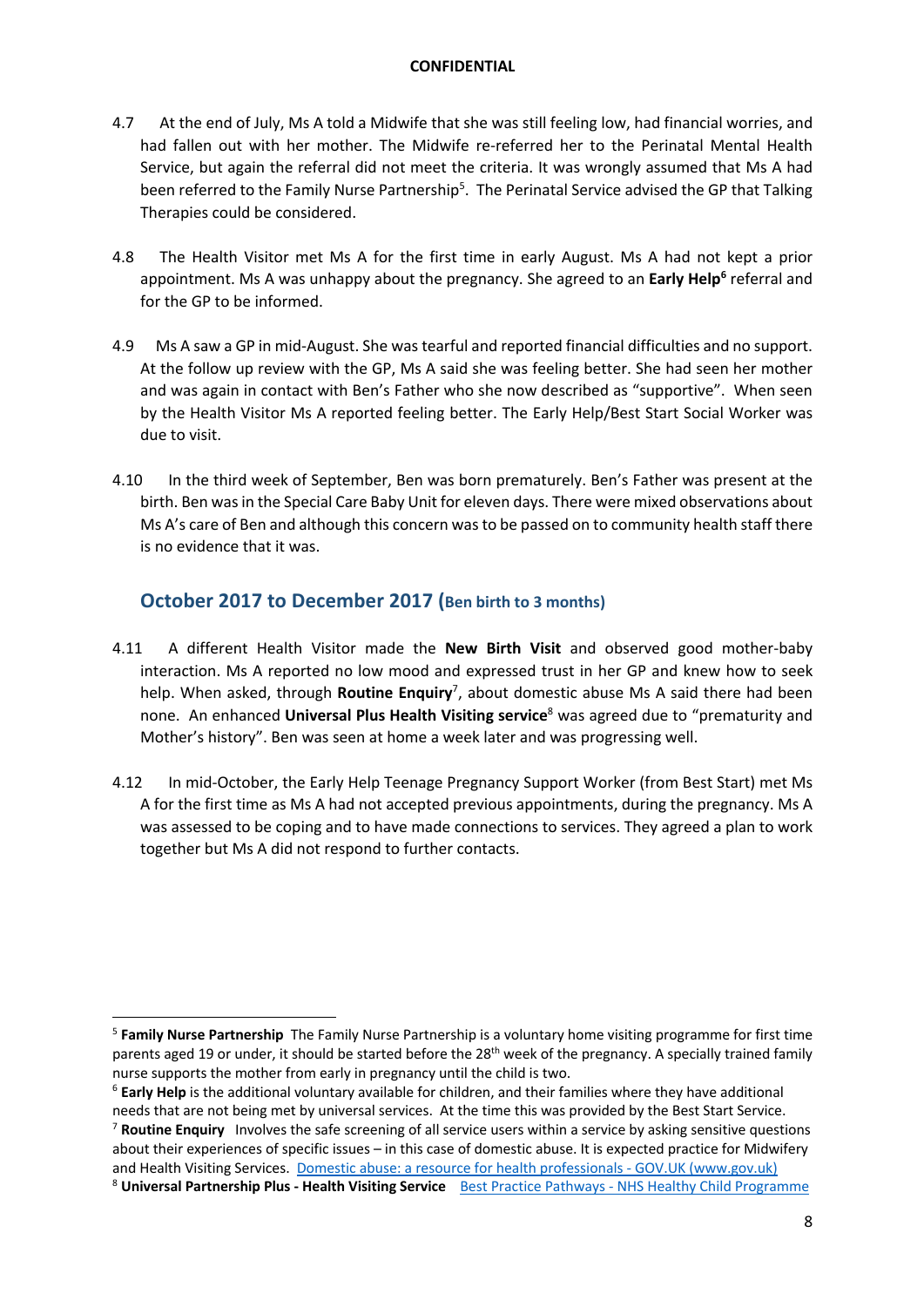- 4.13 The original Health Visitor took lead responsibility from this point. Ms A reported regular visits and support from her mother, Ben's Father and other friends and family. However, a member of the community reported to the GP and to the Health Visitor that Ms A had low mood, was tearful and was feeling unsupported. Ms A was seen separately by the GP and by the Health Visitor. She had low mood and was concerned about not bonding with Ben as he had been in SCBU. She felt unsupported. She declined medication and was advised to refer herself to the Improving Access to Psychological Therapies Programme (IAPT)<sup>9</sup>. The GP and Health Visitor planned to monitor her. The Health Visitor updated the Teenage Pregnancy Worker.
- 4.14 Ms A referred herself to IAPT, which accepted her referral, noting it as 'low risk'. They offered her a telephone assessment.
- 4.15 Ms A did not respond to the Health Visitor's further contacts until mid-November. She felt more positive, but she had argued with Ben's Father. She felt a strong bond with Ben. Ms A said that she had not received an appointment from the IAPT. *The IAPT had closed the referral as they had not heard back from her. She had not followed up with the Teenage Pregnancy Worker as part of the agreed support plan.*
- 4.16 Ms A saw the GP, Ben (now eight weeks old) was not present. Her mood was better she said that was awaiting a response from IAPT. The next week the Health Visitor saw Ms A and Ben. Ms A was feeling positive and continued to see her family and Ben's Father. The Health Visitor observed "Sensitive and responsive parenting". Ms A intended to transfer to a more local GP and to attend the baby clinic nearer to her temporary home.
- 4.17 The Health Visitor saw Ms A and Ben for the last time in mid-December, as Ms A was transferring to a different geographical team. Ben's Father and Ms A's mother were said to be visiting regularly. Ms A was still awaiting her appointment from the IAPT, which had been closed. In late December Ms A transferred to a more local GP and more local Health Visiting Team.

## **January to October 2018 (Ben aged 3 months to 13 months)**

- 4.18 Ben was seen by an Out of Hours GP in mid-January for a minor issue. (This was the first time Ben was seen by a GP, aged 4 months.) He was seen in the surgery three days later and had his first and overdue immunisation.
- 4.19 In early February Ms A contacted NHS 111 for herself. She was advised to contact her own GP within two hours – but did not.
- 4.20 In late February, Police received information that a package sent to Ms A's address, containing cannabis, had been intercepted; it was not specifically addressed to Ms A. The investigation was inconclusive.
- 4.21 Ben was not brought for his next immunisation. The Surgery wrote to Ms A about this in April.

<sup>&</sup>lt;sup>9</sup> IAPT Welcome | SLaM: Improving Access to Psychological Therapies (slam-iapt.nhs.uk)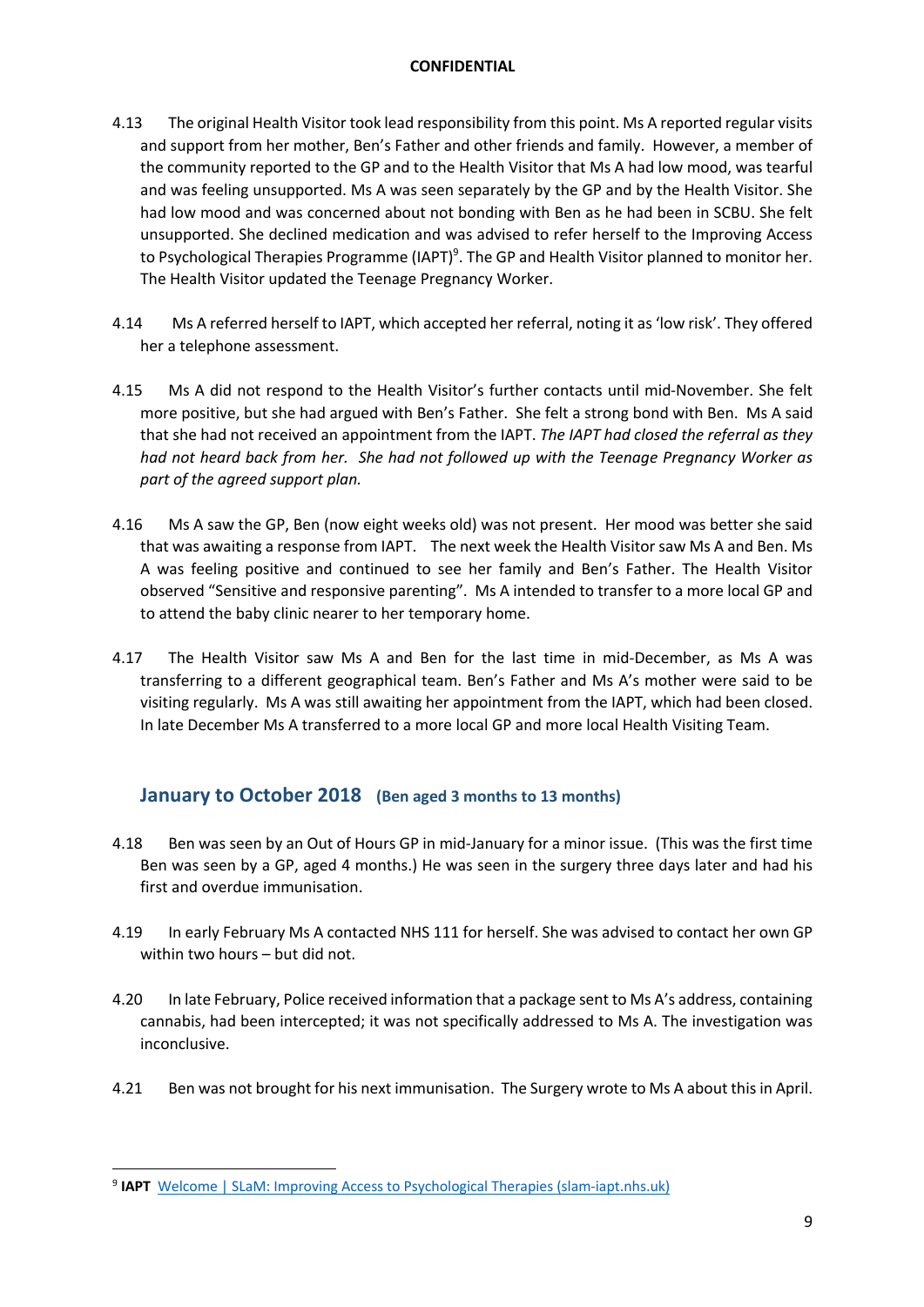- 4.22 Ms A called the Police in April because of a dispute with her mother and sister. They claimed that Ms A had mental health problems and that they were worried about Ben's welfare. Police noted Ben to be well; there were no concerns about the home. Ms A made a historic allegation about a significant traumatic event in her childhood; Police tried to follow up this historic allegation but Ms A did not take it further. Croydon Children's Social Care was informed of this call out.
- 4.23 In May, Ms A alleged to the Police that Ben's Father had seriously physically assaulted her in April. She had not reported it at the time as she had thought that it would make matters worse but had been advised to do so by the Family Justice Centre worker. The Police had no concerns about Ben. They advised Children's Services of the new allegation. Police later arrested Ben's Father for this alleged domestic violence but could not investigate further as Ms A declined to assist.
- 4.24 Ms A requested a consultation with her GP but did not then respond to calls from the surgery.
- 4.25 Ms A told the Family Justice Centre worker that Ben's Father had punched her in the face. (*This was different to the account given to the police*) The FJC arranged for Ms A's locks to be changed and made referrals to Housing, Children's Social Care and to the MARAC.
- 4.26 Children's Social Care agreed to undertake a **Child and Family Assessment<sup>10</sup>**. In late June, the case was discussed at MARAC. Ms A had alleged that Ben's Father was coercive and controlling and that he had physically assaulted her in front of Ben. She did not wish to press charges or seek a non-molestation order against him because she was too fearful of him. It was understood that Ms A's younger, disabled brother was resident with her and Ben. The Independent Domestic Violence Advisor (IDVA) agreed to liaise with Children's Services about both children. The new Health Visiting Team for Ben and the School Nurse for Ms A's disabled brother were advised of this MARAC discussion.
- 4.27 The IDVA later alerted CSC that Ms A was not responding to attempts to work with her. The Social Worker visited Ms A at the end of June. There were no immediate safeguarding concerns. Ben was seen to be physically healthy. Ms A reported that she had taken protective measures to cease contact with Ben's Father. This was assessed as her ability to prioritise Ben's safety. Ms A was advised to speak to the Family Justice Centre about safe contact arrangements between Ben and his father. It is not clear that the safety of Ms A's brother was considered, nor for Ben regarding the parallel allegations about the maternal family.
- 4.28 In late September, the GP surgery wrote again to Ms A about Ben's outstanding immunisations. She contacted the surgery seeking a consultation for herself but did not respond to several return calls to follow this up until October when she spoke with a GP by phone. She had been feeling tired for a few months. Ben was said to have been unwell with a fever and vomiting for two weeks. This was a possible opportunity to discuss Ben's outstanding immunisations. An appointment was given for Ben, but he was not brought to it.

<sup>&</sup>lt;sup>10</sup> A multi-agency assessment under the Children Act 1989, led by a social worker, to ascertain if a child needs additional services.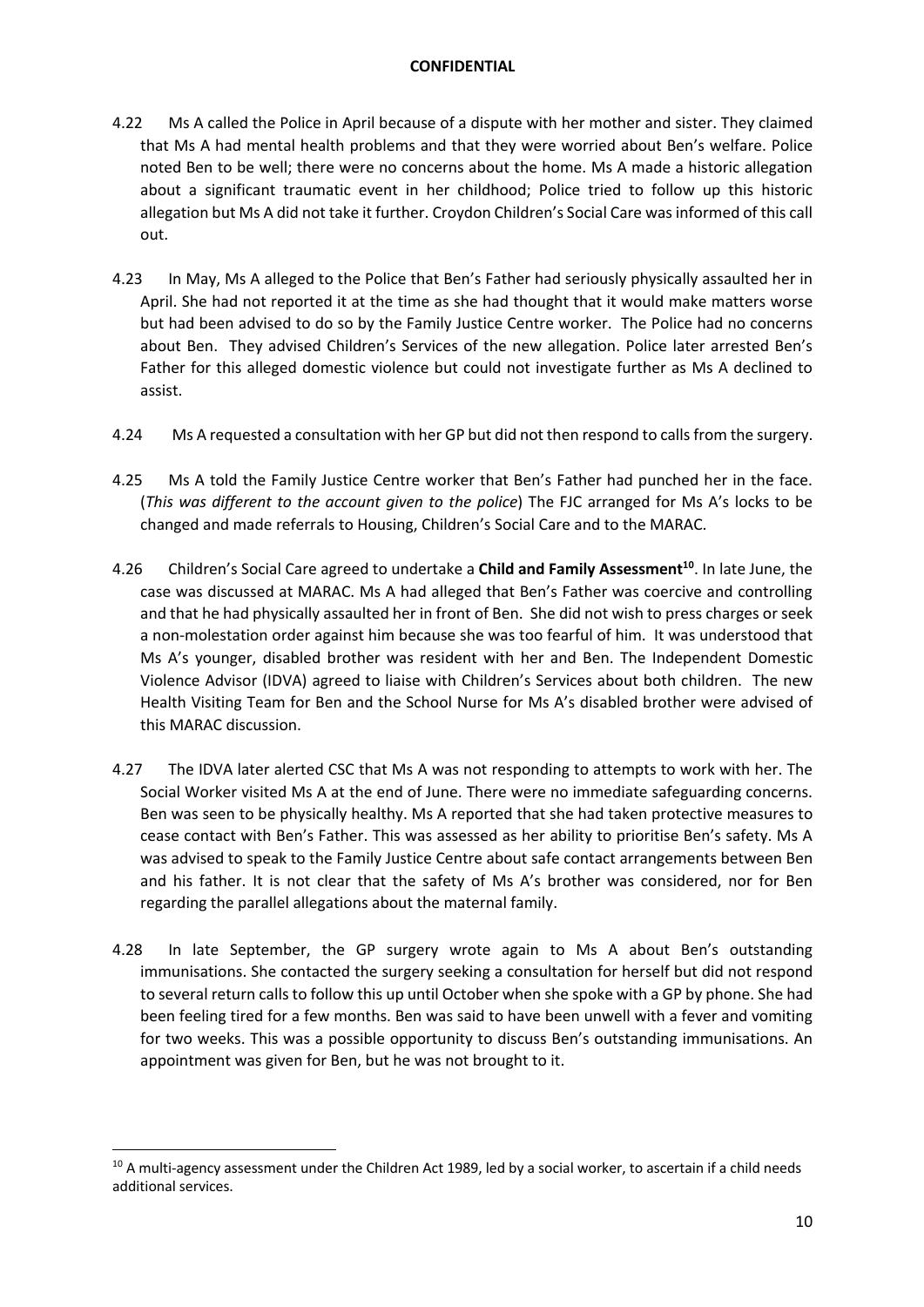- 4.29 At the start of October, the CSC Children with Disabilities Team responded to the Family Justice Worker, following the MARAC meeting in June, to say that Ms A was not known to them but that they were working with her younger brother. There appears to have been no assessment of the concerns raised about possible risk to the younger brother.
- 4.30 In late October, the GP Surgery wrote again to Ms A about Ben's outstanding immunisations.
- 4.31 At the end of October Children's Services completed the Child and Family Assessment. This was completed outside the recommended time scale. It noted that contact with Ben's Father was an important but unresolved issue and that both Ben's parents had been given advice about this. There were said to be no other concerns, despite the alleged domestic abuse and the GP being worried that immunisations were overdue. The case was closed to CSC with no further action. It is not clear that there was an attempt to speak with Health Visitor or refer for Early Help such as a Children's Centre.

## **November 2018 to April 2019 (Ben aged 14 months to 19 months)**

*Hindsight information suggests that Ms A met and started a relationship with Mr D in November 2018, but this was not known to agencies at the time.* 

- 4.32 At the end of November, the GP surgery sent another letter to Ms A about Ben's overdue immunisations.
- 4.33 There appears to have been no involvement with Ben or Ms A by any agency until April 2019.
- 4.34 In April 2019 Ms A consulted the GP Surgery about Ben by telephone. He was assessed to have a viral infection. The Surgery later followed up this phone consultation with a text alert asking Ms A to bring Ben for his overdue immunisations.

## **May 2019 Critical incident - Ben's Head Injury, Inpatient Stay and Referral to Children's Social Care (Ben aged 1 year 8 months)**

- 4.35 In early May, Ben was brought by ambulance to hospital with a head injury and extensive bruising to the side of his head and face. Ms A stated that Ben had jumped one metre from the sofa on to the metal edge of a highchair. There were two different accounts given – one referring to the base of the highchair and one to the leg, but they were similar. Ben was admitted to the children's ward.
- 4.36 Further tests were done and second and third opinions were obtained. It was suggested that there may have been multiple impacts. Safeguarding was to be considered. Background checks were made to Children's Social Care which shared the limited previous involvement and that Ms A had been responsible for the domestic abuse of Ben's Father, which was not the case.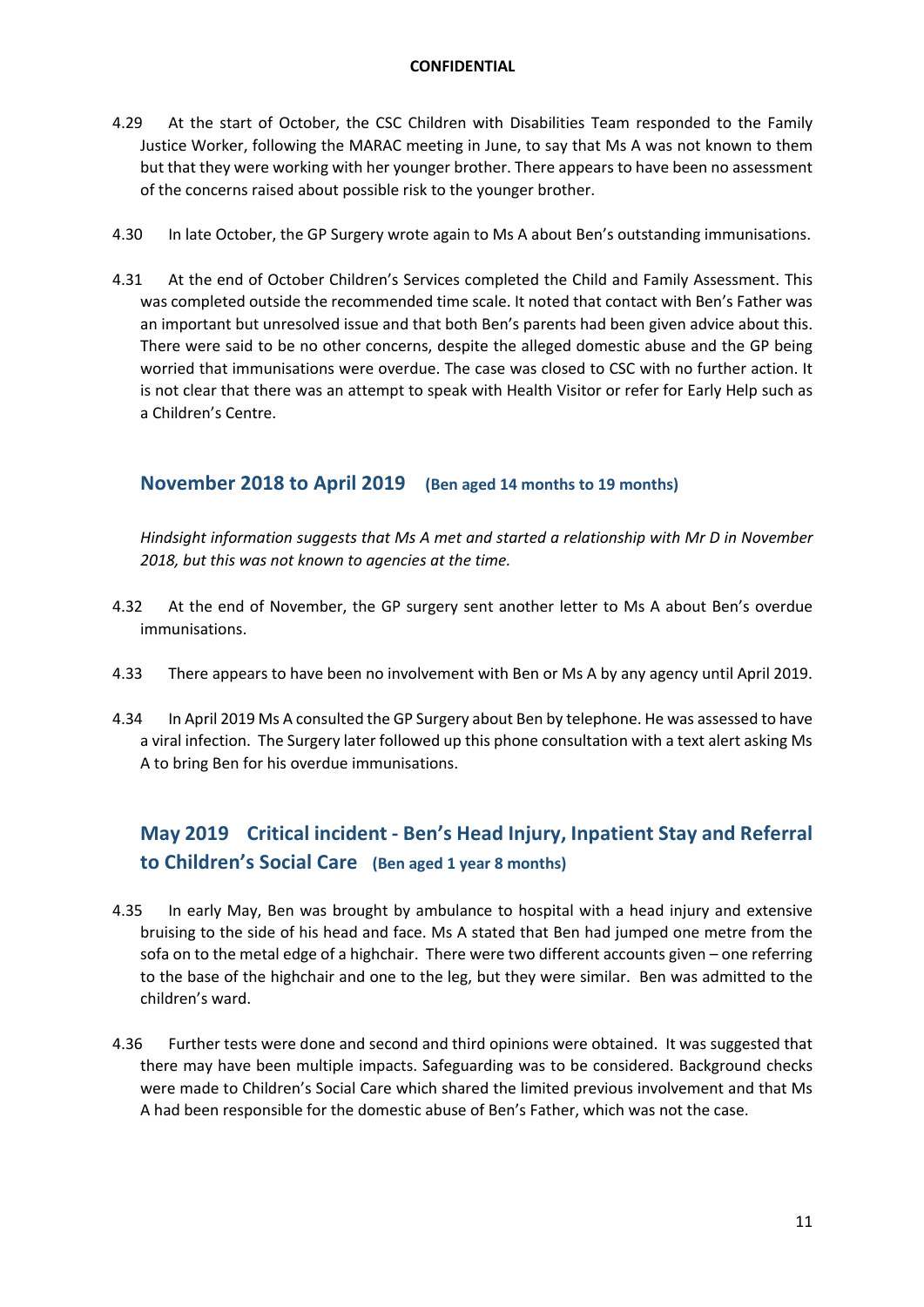- 4.37 The view was being formed that the injury was, on balance, more likely accidental and consistent with Ms A's account that Ben had jumped from a sofa and hit his head on the base of the highchair. She said that she had witnessed this and that her partner was in the kitchen. **This is the first information received by any agency that Ms A may have been in a new relationship. It is possible that this was Mr D, but his identity was not checked at the time.**
- 4.38 Ben was observed regularly; there were no concerns about the mother and child relationship. Family members reported that Ben was boisterous and often flung himself from furniture. Hospital staff also noted such risky behaviour.
- 4.39 Lead Safeguarding Advisors within the hospital recommended that a body map of injuries should be completed and that a referral should be made to Children's Social Care, given the uncertainty. The written referral to CSC did not reflect the uncertainty or the seriousness of the current concerns held by medical staff about Ben's injuries.
- 4.40 In the absence of clear contrary evidence, a medical view was formed that the injuries were likely to be consistent with Ms A's account. The Named Nurse observed that the injuries were extensive for a fall, that Mother was in a new relationship with an unknown male and that even if accidental, the injury should raise concerns regarding lack of supervision as Ben was described as highly active.
- 4.41 The Named Nurse, the Consultant and a Doctor met to review the case. The CT scan was inconclusive. The next day a skeletal survey was done as the injuries were out of proportion to the stated mechanism. No fractures or other bony injuries were seen in that survey.
- 4.42 The Named Nurse made a special effort to speak face to face with the Manager of the Single Point of Contact / MASH, because of her concerns. Children's Social Care noted that the injury to Ben's face was considerable. The hospital Multi-Disciplinary Team were not calling the case Non-Accidental Injury but felt that the injury was big given the explanation. Further results were awaited. The CSC Manager agreed for CSC to undertake a home visit and to share the family background information with the hospital. The Named Nurse understood that a Child and Family Assessment would be undertaken and that an Early Help referral would be made if social work was not required.
- 4.43 Ben was discharged home. An ophthalmology review later showed no damage but was to be repeated in four weeks. The GP was informed.
- 4.44 A Senior Manager in Children's Social Care reviewed and overturned the decision to undertake a home visit on the basis that the threshold for a referral and had not been met. Social Care understood from the written referral that Ben had not suffered Non-Accidental Injury. The Child and Family Assessment was cancelled as an opinion was formed that it was not proportionate to complete an assessment of need based on mother's personal history and on the hospital staff's "professional anxiety". There was no dialogue with the hospital Safeguarding Team about overturning this decision; nor was the decision to close the referral conveyed back to them.
- 4.45 Ben had a follow up chest X-ray two weeks later which showed that there was no evidence of any fractures.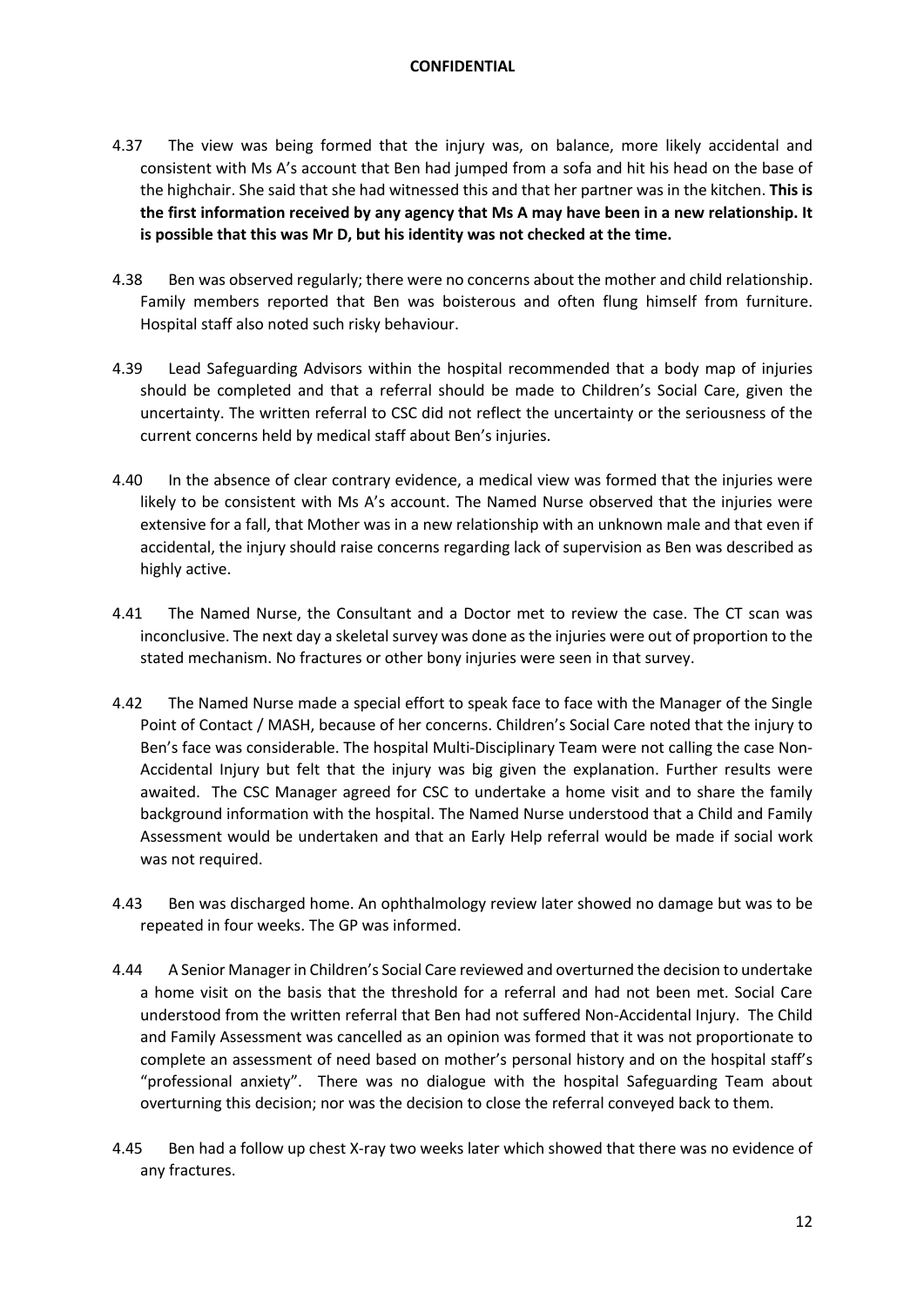## Mid-May 2019 to October 2019 & Ben's death (Ben aged 1 year 8 months to 2 years)

- 4.46 A new Health Visitor (alerted by the hospital) tried unsuccessfully to contact Ms A both by phone and by unannounced visit. No Health Visitor had seen him since December 2017.
- 4.47 In late May, Ms A contacted the GP surgery by phone worried about a swelling in Ben's scrotum. She was offered an appointment for that afternoon - but did not bring him.
- 4.48 In late June, the new Health Visitor saw Ben and completed his **two-year developmental check**. He was one year and nine months. Ms A reported that Ben jumped from the sofa and hit his head on the wall; a different account to the one given to the hospital. The home was clean and tidy with plenty of age-appropriate toys. Ben's assessment suggested that he had significant speech delay for his age. Ms A was advised to take him to a service which could then link him on to the speech and language service. The Health Visitor planned to liaise with Children's Social Care but noted, a week later, that CSC had closed the case.
- 4.49 In late July, Police were called to the family home because of a domestic dispute between Ms A and Mr D. Ms A had been heard to shout "Stop hitting my face". She told the Police that she and Mr D had been together for nine months (from November 2018). They had been arguing but Ms A denied that there had been a physical assault. She declined to answer the SafeLives domestic abuse assessment / DASH questionnaire.<sup>11</sup> Police checks showed that there had been no previous incidents between this couple. Ben and Mr D's own child were present at the time. Both children appeared happy and well fed. **This appears to be the last time Ben was seen by any professional.**
- 4.50 The Police did not complete a routine notification to Children's Services which would have been expected operational procedure after such a domestic incident. This was the first time that there was clear evidence that Ms A had a new partner. Mr D's violent background and convictions would have been known in Police records. This was a missed opportunity.

## **Historic information about Mr D which was available in July 2019**

Mr D was well known to the Police from 2006 for offences of robbery, assault, burglary, affray, possessing weapons, possessing cannabis, breaching bail conditions and domestic abuse.

He had been assessed by the Probation Service as a high risk of harm to the public, to rival gang members and to previous or future partners.

From November 2018, Mr D missed occasional meetings with his Probation Officer and admitted to daily use of cannabis. He also reported regular contact with his own child. Lambeth Children's Services were not advised about this, at the time.

In February 2019 he told his Probation Officer that he was not in a personal relationship.

In April, the Probation Officer was concerned that Mr D was not staying at his approved address.

<sup>&</sup>lt;sup>11</sup> DASH Domestic Abuse, Stalking and Honour Based Violence https://safelives.org.uk/node/516 https://safelives.org.uk/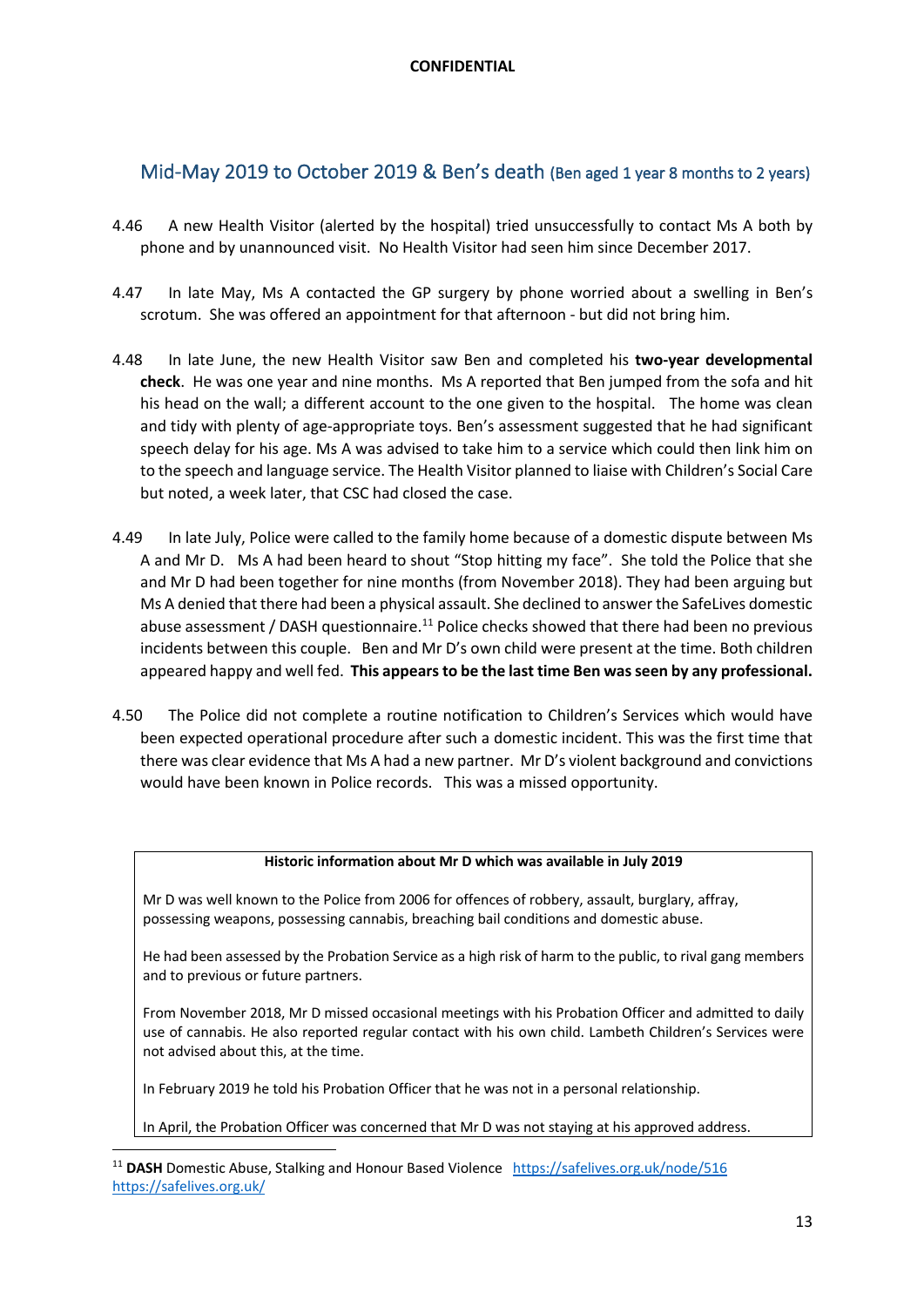In July Mr D informed his Probation Officer that the Hostel was helping him look for work, giving the impression that he was still resident in, and co-operating with, the Hostel.

- 4.51 The day after this domestic abuse incident Ben was not brought to a follow up appointment at the hospital in relation to his head injury.
- 4.52 In the last week of July, Ms A saw her GP. She described depression and low mood for a year with poor sleep and being tearful and that she had been emotional since Ben's birth. She was advised to self-refer to the IAPT Service, which she did the same day.
- 4.53 Mr D was warned by his Probation Officer about non-co-operation. In subsequent meetings he said that he smoked cannabis twice per day and that he did not see cannabis misuse as either a problem or illegal.
- 4.54 The GP Surgery sent a message to Ms A about Ben not having been taken to his follow up hospital appointment. She was seen in the surgery a few days later for herself by a different practitioner. No link was made to the request for her to contact the surgery to discuss Ben not being taken for the hospital follow up.
- 4.55 In late July, Police received intelligence about Mr D's probable association with gang activity.
- 4.56 In early August, the Probation Service wrote to both the Croydon CSC and the Lambeth CSC giving information about a possible move by Mr D to an address in Croydon, not Ms A's address. Croydon CSC replied that they were not aware of any children at the address given and had no awareness of Mr D's child in Lambeth. Lambeth Children's Services have not been able to confirm that they received this request for assistance from Probation.
- 4.57 In the second week of August the IAPT assessed Ms A. She had severe symptoms of depression and anxiety arising from social anxiety and low mood with a history of suicidal thoughts resulting from trauma. She denied current thoughts to harm herself or others and reported no substance misuse. Ben was seen as a protective factor, which was noted to be unrealistic, given his young age. It was agreed that she should be allocated a higher level of intervention and an appointment was given.
- 4.58 The same day Ms A contacted the Health Visitor by phone to seek advice about funding for a nursery for Ben. Ms A told the Health Visitor that she was accessing support through IAPT for depression and was feeling better.
- 4.59 In mid-August Ms A attended an appointment in her own right at the Surgery. Ben was not discussed. Two days later the Surgery Administration texted her asking her to contact them about Ben's missed immunisations.
- 4.60 The Health Visitor contacted Ms A to be told that Ms A was out of London.
- 4.61 In the third week of August Ms A called IAPT to cancel her appointment saying that Ben had chickenpox. That same day Ms A did not keep a GP appointment for herself.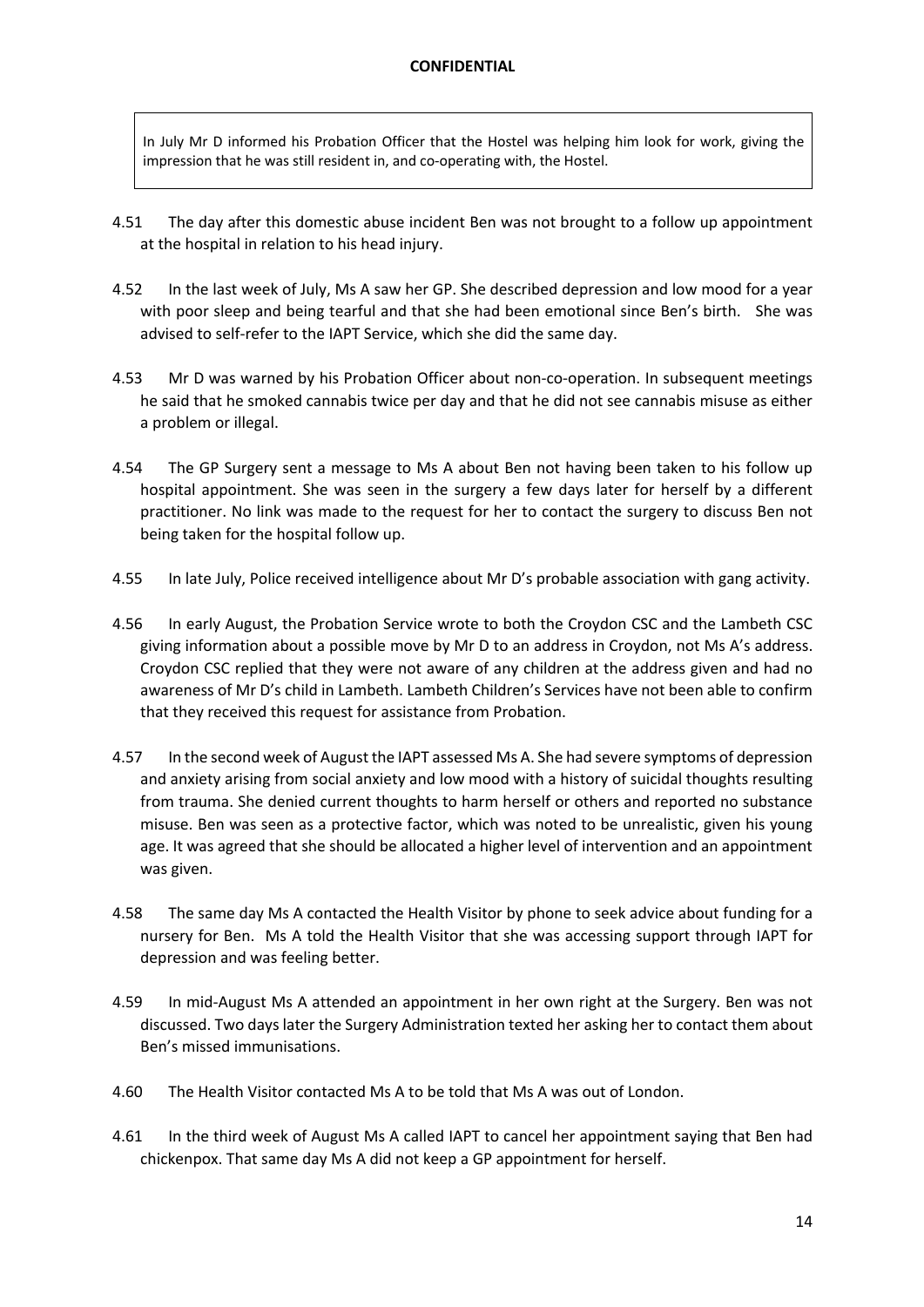- 4.62 Mr D met with his Probation Officer and for the first time shared that he was in a new relationship. This should have been explored more fully so that relevant checks could be undertaken, given his history, and known risk to prospective partners. This was a missed opportunity to assess risk to Ms A from Mr D.
- 4.63 In early September Ms A did not attend the replacement appointment with the IAPT therapist. She was asked to make a further appointment, or the request would be closed. Three weeks later the service closed the contact as there had been no response.
- 4.64 In the last week of September, Ms A was seen at the GP Surgery for herself. Later in the week she sought further medical advice by phone and after not responding to return calls from the GP she was finally spoken with and given advice over the phone.
- 4.65 In contacts with his Probation Officer in late September and early October Mr D was noted to be looking for employment and continuing to smoke cannabis. He reported that he was still seeing his child but there was no mention of his probable regular contact with Ms A and Ben. There was no follow up to the information request to Lambeth Children's Services about his own child.
- 4.66 Ms A contacted the GP Surgery concerned (again) that Ben's scrotum was swollen from time to time. She was advised to ring back when the swelling was evident so that he could be examined.
- 4.67 Four days later Ms A attended the surgery for herself.
- 4.68 In mid-October Mr D completed his one-year Probation follow up to his discharge from prison. Regarding accommodation, he said that if he could not afford the rent he would live with his partner. There was no exploration as to who his partner was.
- 4.69 Two days later an ambulance was called to the house as Ben had 'collapsed'. He was taken to hospital where he died, despite attempts to save him. Initial examination of the home noted a distinct smell of cannabis and a cannabis grinder was found.
- 4.70 A murder investigation was started.
- 4.71 The post-mortems showed many non-accidental fractures and re-fractures which were assessed to have occurred over the preceding four weeks. Ben's death was caused by blunt force trauma. He had injuries to his liver and other bruising, including to his penis.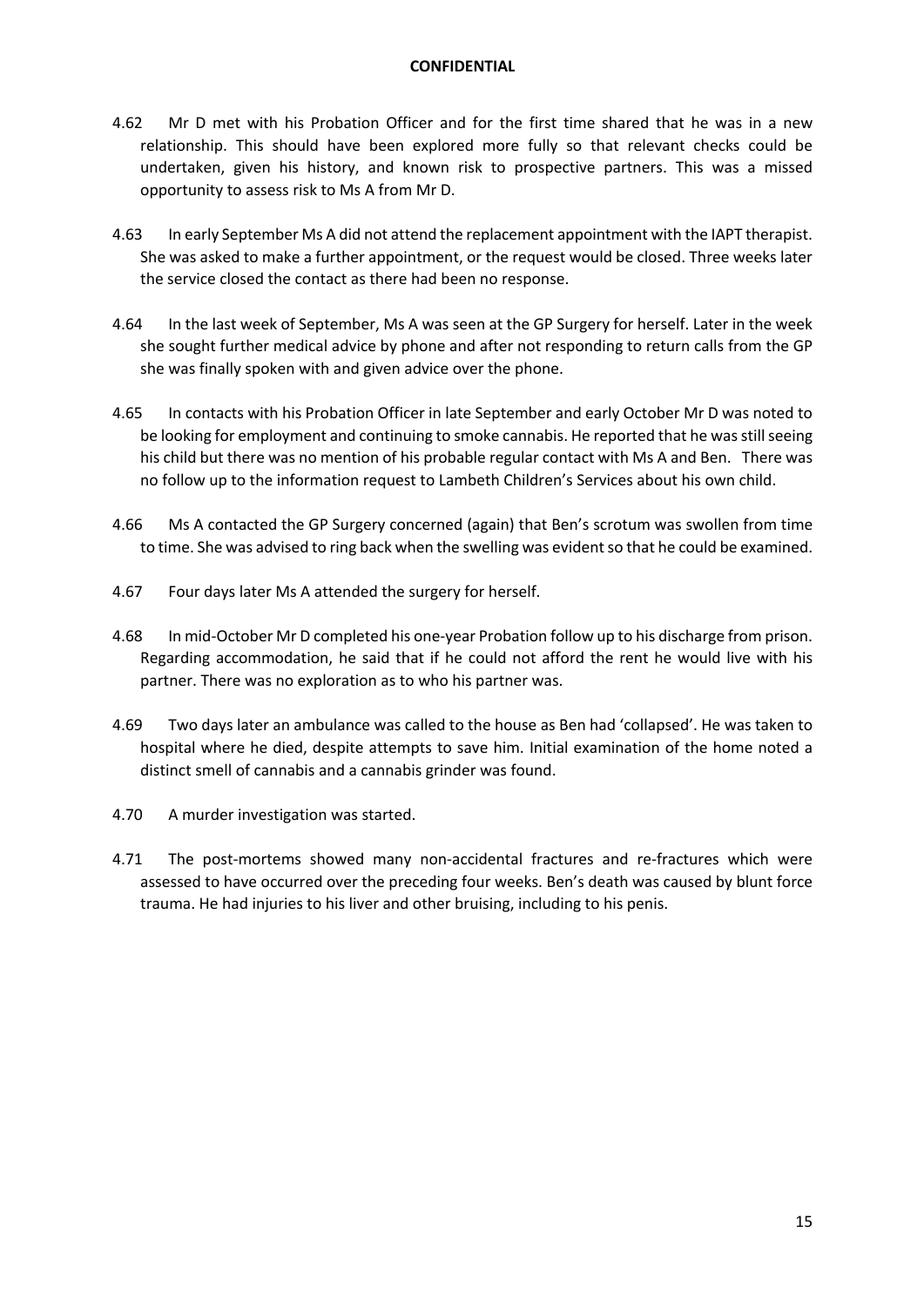## **5. Family involvement in the review and their views**

- 5.1 At the start of the review Ms A and Ben's Father, Mr B, were contacted and invited to contribute their views about the services that they had received to inform the learning for this review. Mr D was also informed of the review. None of them responded.
- 5.2 At the end of the review process, they were contacted again. Ms A and Mr D did not respond (they had been charged by this time). Mr B and his Mother agreed to meet with the Lead Reviewer. This took place in May 2021.
- 5.3 Mr B and his Mother were very upset by Ben's death. A different picture emerged from their account as they had been much more involved in Ben's life than agencies working with Ms A had known at the time.
- 5.4 Mr B and Ms A were not a couple and had no intention of being together. However, Mr B and his Mother reported frequent regular contact with Ben and that Ben came often, when Ms A permitted this, to his grandmother's home.
- 5.5 Mr B was present at Ben's birth. He had Parental Responsibility. Despite this he believed that the system was weighted towards mothers when parents were not together. He was not invited to any antenatal appointments or classes and wondered whether services should write to fathers who are interested in being part of their children's lives. He was not clear about which services were available for fathers to get information. He believed that the power was with the mothers.
- 5.6 He tried to see Ben as often as he could but was dependent on Ms A agreeing to this, and at times, she would refuse it. His contact with Ben was not as regular as he would have liked as a result, especially when Ms A was working and Ben was, at times cared for by a relative of Ms A's, sometimes for a week at a time.
- 5.7 Mr B was shocked about being arrested and detained by the Police in May 2018 when Ms A alleged Actual Bodily Harm. He said that he had not hit her.
- 5.8 His contact with the Social Worker undertaking the Child and Family Assessment was by telephone and he was able to express his wish to have ongoing contact with Ben. He was able to have occasional contact with Ben after that.
- 5.9 Mr B believed that from April 2019 things changed. He was most concerned about the head injury to Ben in early May 2019. Ben had been with him that weekend at his Mother's house. The next day Ms A informed him that Ben was in hospital. Mr B was angry and very worried about when he saw the injury to Ben's head and face. He felt that despite being the father he was not being given information. This outburst led to Ms A seeking to have Mr B removed from the hospital. A doctor then spoke with him and was reported to have said "these things can happen". Mr B felt that the injury was not being taken seriously. He believed that Social Care should have been involved and was not aware that the hospital had, in fact, referred their concern about the injury to Social Care. No professional contacted him after that.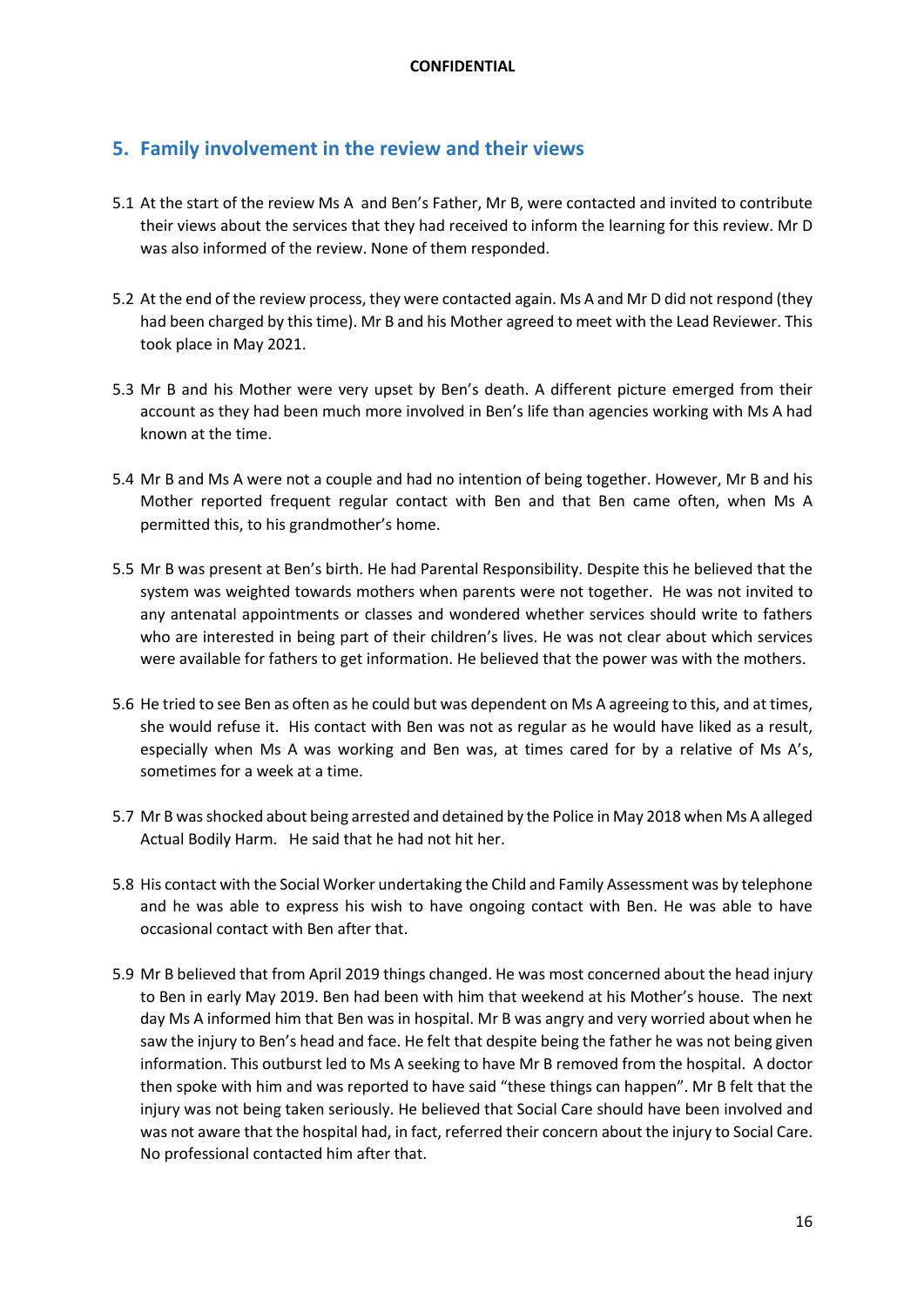- 5.10 He was able to see Ben for a few weekends after that but then things broke down between Mr B and Ms A in July and there was no more contact. Mr B did not feel that he could take the matter to court to have greater or more consistent access or even care of Ben as he believed that the courts place greater weight on children being with their mothers.
- 5.11 *This conversation with Mr B and his Mother shows a different picture to that given by Ms A. It was clear from evidence provided to the reviewer that Mr B and his Mother were frequently in contact with or had care of Ben. It raises questions about how services work with separated parents and with absent fathers; and how services form a view of fathers when the only informant is the mother.*
- 5.12 *Ben's Father and Grandmother agreed to use of the pseudonym "Ben".*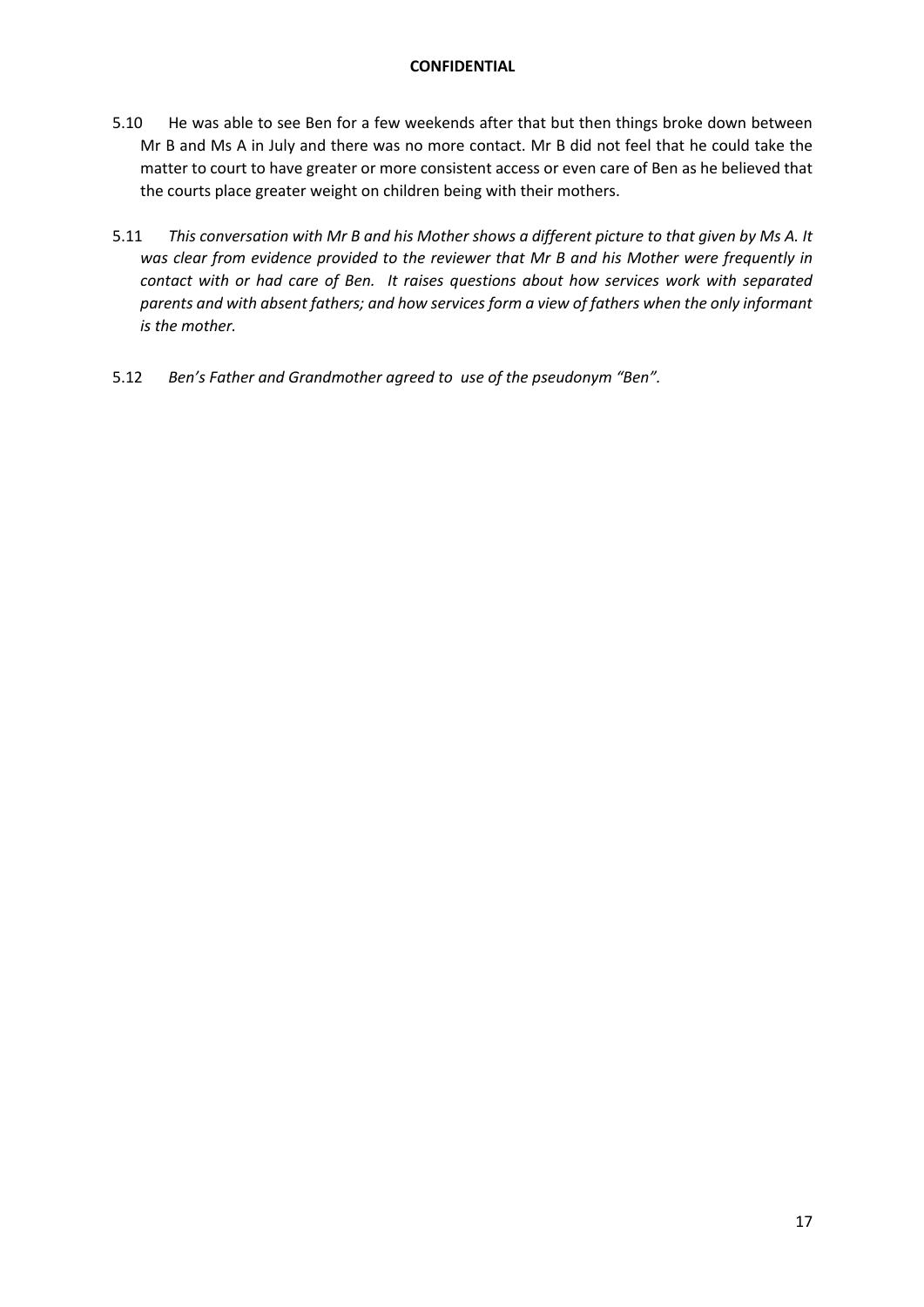## **6. Analysis and lessons**

- 6.1 A Reflective Workshop for as many practitioners and managers as possible who had been involved in the case was held online because of the Covid 19 Pandemic. The purpose was to capture the experience and reflections at the time of the work from a systemic perspective and to seek to avoid hindsight bias. The practitioners were asked to comment on the emerging lessons from the review identified by the Panel. Their responses are incorporated into the analysis and lessons below.
- 6.2 It is not the purpose of a Child Safeguarding Practice Review to assess whether the death of a child or significant harm was preventable. The Review's purpose is to use the case as an example of how well the local child welfare systems were or are working singly and together and whether there are any actions which should be taken to improve services and their delivery.
- 6.3 From mid-July to his death three months later it seems that no practitioner saw Ben. Questions are: whether he was being kept from view and/or whether Ms A may have been subject to coercive control? At this point we do not have evidence to answer these questions. They underline the potential vulnerability of young children who may be being harmed but who are not involved in pre-school activities and thus hidden from view unless drawn to attention by family or the community.
- 6.4 The review highlights lessons for local agencies, some of which are familiar and some not. It is easier to see these with hindsight and it would be unfair to judge practitioners and services by what was not apparent at the time, or which could not have reasonably been obtained. There were, however, missed opportunities to identify risks to Ben.

## **This section highlights the most important lessons from the review.**

## 6.5 **Assessing head injuries in young children – the need for a multi-disciplinary response**

6.5.1 Ben's time in hospital in May 2019 is significant. Head injuries in children are potentially profoundly serious. The fact that there was no fracture or damage to his brain and that he made a quick and apparently good recovery may have lessened the concern about him. Thorough assessments were done as part of the medical diagnosis and appropriate advice was sought from specialists and from the hospital's lead professional advisors on child protection. After several assessments and observation over a few days a view was formed by the treating clinicians that the injury may have been accidental. However, there was still doubt about the cause of the injuries and the explanation given by his mother, which was plausible, but which had changed slightly over time*. (A third, different account was later given after Ben had been discharged from hospital.)* Given that it could not be established that the harm to Ben had been caused by an adult, on balance it was seen that the account that Ben had caused the injury himself by jumping could be possible, but there was still doubt. There also remained, however, the question of the possible lack of parental supervision and Ben's overactive behaviour, which was observed by hospital staff and also reported by family members.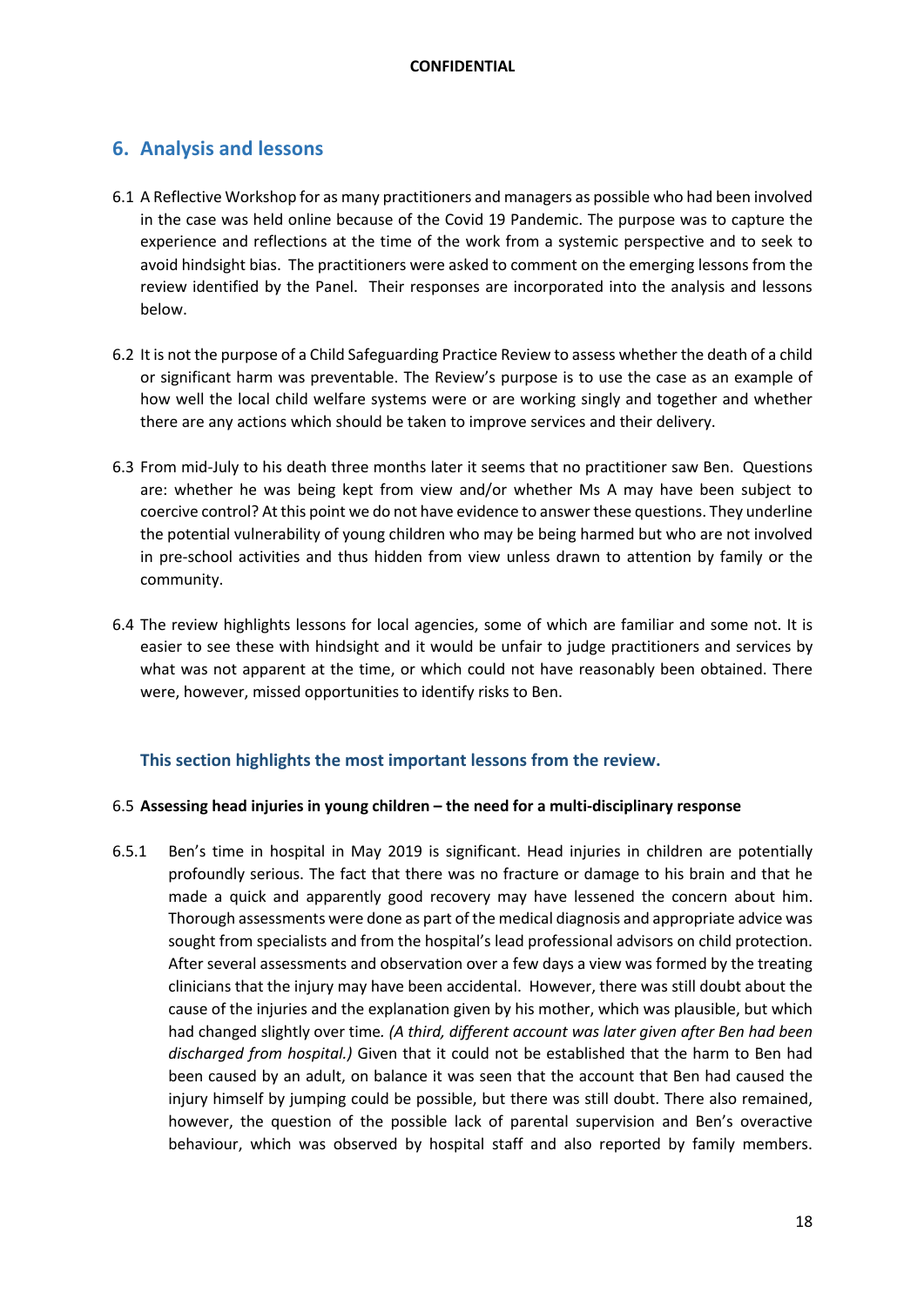Therefore, even if the injury had not been deliberate, the possibility of elements of neglect or behavioural and developmental issues being involved was still present.

- 6.5.2 A lesson which must be repeated is that diagnosis of non-accidental injury is complicated and needs to consider not only the medical aspects but also the wider circumstances; including the possibility of checking the environment of the alleged accident to confirm its mechanism. $^{12}$ It has been noted in previous enquiries that child protection investigating agencies often want the confirmation of a clear diagnosis of deliberate harm but that this is not always possible, and that the system must, therefore, work with uncertainty.
- 6.5.3 The lack of an immediate 'child protection' label about the cause of the injury meant that a **Strategy Meeting** was not considered as the threshold was not seen to be definitively met. Nor was a **Discharge Planning Meeting** convened. However, hospital staff still had serious concerns and further tests were to be undertaken by further monitoring and follow up x-rays and a skeletal survey, which is used rarely and usually only in serious cases. A Strategy Meeting or Discharge Planning Meeting would have enabled a greater sharing about what was known and the degree of uncertainty and concern that remained. A Strategy Meeting would also have led to Police involvement and screening and to more curiosity about the male who had been present in the home – probably Mr D.
- 6.5.4 It was noted as a systems dynamic that paediatricians are more likely to focus on the clinical issues of the injury and are less familiar with child protection procedures, such as Strategy Discussions, and that Strategy Discussions may not be happening locally as often as they should.
- 6.5.5 All extensive injuries to young children are worrying, and some will, of course, be accidents. However, head injuries may be particularly significant in younger children especially where there is doubt about their cause. It was appropriate for the hospital to refer Ben to Children's Social Care for a fuller assessment. However, the referral only raised questions about parenting and history rather than about unanswered questions about the injury, possible inconsistences in the account and possible other injuries to Ben. Further medical investigations were still to be undertaken to seek to explain the injury. This raises questions about how such referrals are quality assured and updated when further diagnostic work (for example additional tests) is planned after the referral to social care has already been sent in. Also, what is reasonable to expect in a busy Emergency Department or Children's Ward?
- 6.5.6 The Named Nurse continued to be seriously concerned about Ben and took the extra steps as outlined in 4.44.

<sup>12</sup> See **Abusive head trauma in infants,** BMJ, April 2018 & December 2020 Abusive head trauma in infants - Symptoms, diagnosis and treatment | BMJ Best Practice;

and **Child Abuse Review: Special Issue: Abusive Head Trauma: Recognition, Response and Prevention,**  May – June 2020 https://onlinelibrary.wiley.com/doi/epdf/10.1002/car.2578; and

A National Child Safeguarding Practice Review Panel **Thematic review into non-accidental injury in children under one** is expected to be published in 2021.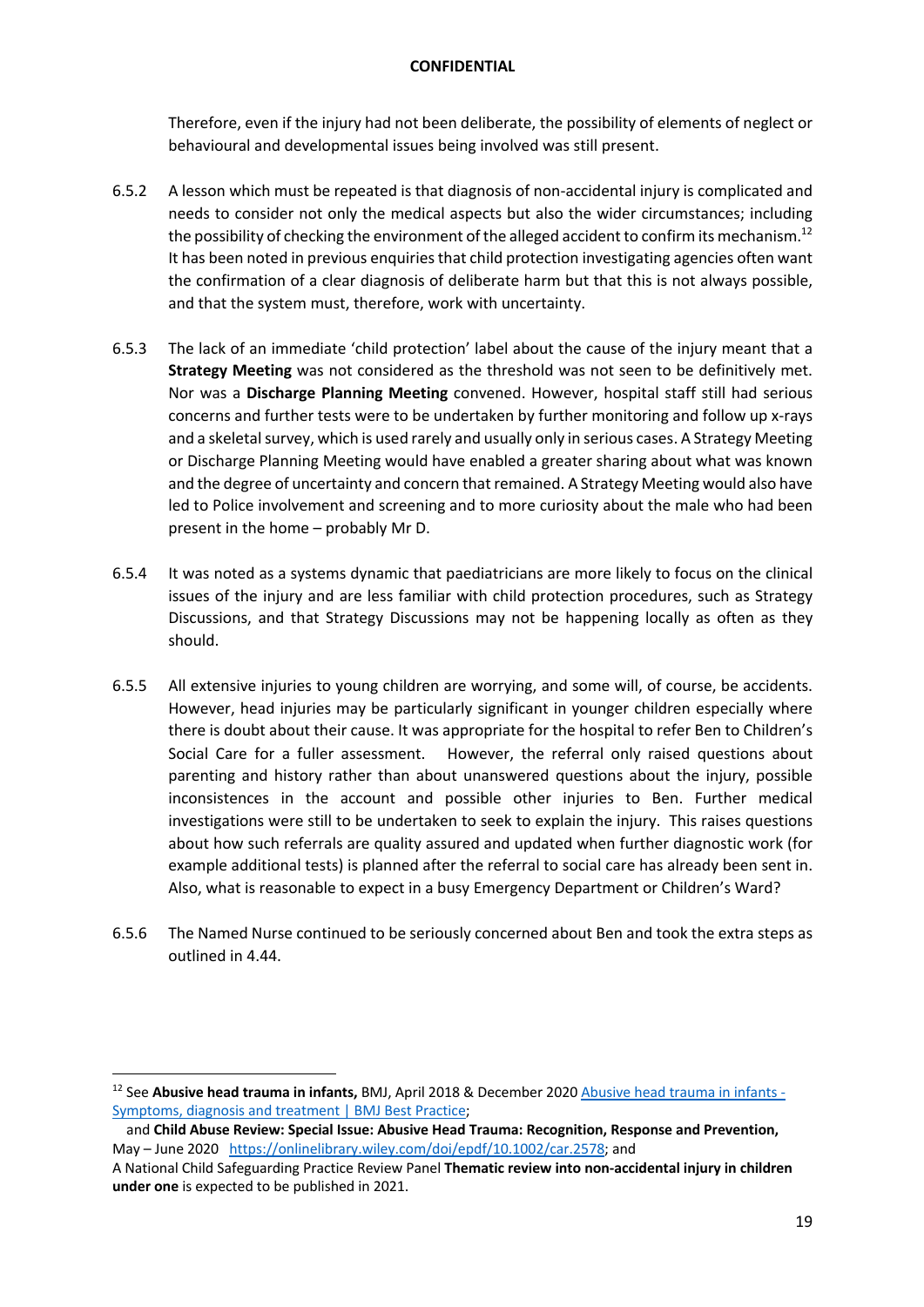- 6.5.7 Children's Social Care later overturned the decision to undertake a Child and Family Assessment seeing the hospital's concern as 'professional anxiety', rather than seeing it as a legitimate statement of professional concern about a child without being able to ascertain as fully as possible the cause of that concern, without the fuller assessment of the child's circumstances. The decision to close the referral did not take into account wider issues of the context of the injuries, even if they were being seen as consistent with an accident. The wider context included the nature of Ben's possible overactive behaviour, a new and unknown male partner in the household, and that Ben was not being seen by universal and pre-school services. Ben's behaviour seems to have been accepted rather than reflected upon. It raised questions about both his development and about parenting.
- 6.5.8 This review made an interim recommendation about the multi-agency assessment of head injuries to the Croydon Safeguarding Children Partnership and Croydon Children's Social Care:

Recommendation 1a: Serious Injuries to Children There should be serious consideration of **routine progression to a Child and Family Assessment for any child with an injury where this is requested by Health professionals.**

**Recommendation 1b: When, after a serious unexplained injury, a child requires in-patient observation and/or a skeletal survey there should always be inter-agency dialogue about next steps. This would best be achieved through a multi-disciplinary Strategy Discussion.** 

It is important that there is dialogue between the key services (Health, Social Care and the Police) about whether a wider assessment is required and how that can best be undertaken. This is best done through a Strategy Discussion or other conversation rather than by solely written referrals. Then the medical assessments, further planned assessments and background enquiries can be fully considered and non-medical professionals can ask relevant questions of the medical assessors to support the multi-agency decision about the need for a child and family assessment.

## 6.6 **A single agency overturning agreed multi-agency decisions; communicating decisions to referring agencies and ensuring representation and escalation where there is (possibility of) disagreement about whether to undertake a multi-agency assessment**

6.6.1 Despite the initial agreement by the MASH to undertake an assessment this was later overturned, and the case was closed. This Review has been informed that the decision not to proceed was taken in a wider context of a bigger system view which had been formed within Social Care that too many referrals were being made by partner agencies which did not meet the threshold for assessments. Such referrals were often found to be unsuccessful as they did not have the consent or cooperation of the parents, who often declined assessment. This must also be seen in the context of Croydon Social Care improving following an Inspection in 2017 which had judged the authority as inadequate. In February 2019, just before this incident, improvements were being noted for most cases but there was still variability  $^{13}$ .

<sup>13</sup> https://files.ofsted.gov.uk/v1/file/50062794 Children's services OFSTED Monitoring Letter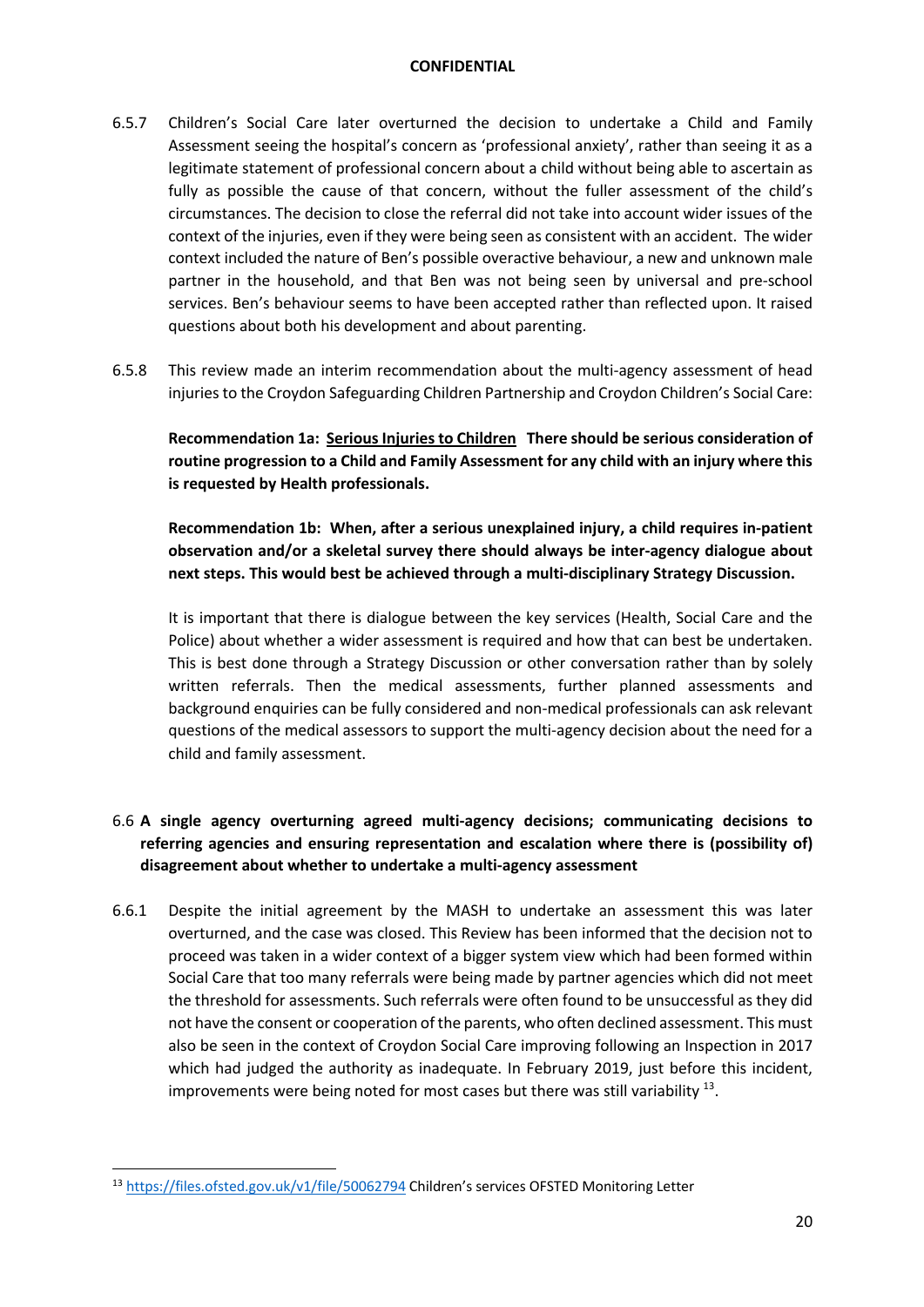- 6.6.2 The decision to close the referral in May 2019 was taken unilaterally without reference back to the referrer or to the Named Nurse who had advocated specially for the case. She is clear that had she known that the agreement had been overturned she would have made further representation and escalated her concerns about Ben. No other agency, such as Health Visiting or the GP was consulted about whether an assessment was required. Consulting the GP would have shown a pattern of non-engagement in universal health services.
- 6.6.3 To not inform the referrer of the change of decision and the case closure was not agreed practice. It was noted that this was a practice issue which had been highlighted previously in other local reviews. The Review Panel was advised that a recent changes introduced in Children's Social Care include work to ensure feedback to referrers.
- 6.6.4 **Recommendation 2: The Croydon Safeguarding Children Partnership should seek assurance from Services and through regular case audits that decisions not to proceed to a referral (for any issue) are communicated back to the referrer / referral agency in a timely way, with an explanation and an opportunity to question the decision not to accept the referral.**
- 6.7 **The local operation of the National Healthy Child Programme, Universal Services monitoring of young children like Ben, ensuring that they do not get lost, the Threshold between universal services and the need for additional support and or Early Help; Use of the Croydon Thresholds Guidance**
- 6.7.1 This review of Ben's life and wellbeing should be seen in the context of both his family-based care and the wider safety net of the universal services around him. Ben was a child for whom the **National Healthy Child Programme**<sup>14</sup> should have been both a support and a safety net. During the time of this review period, the Director of Public Health in Croydon published **The**  first 1000 days from conception to the age of 2<sup>15</sup>, this sets out the context and expectations for support of families with young babies and infants in Croydon. Ben also met the local threshold<sup>16</sup> for Early Help Services. All of these are services offered to families on a voluntary basis subject to family agreement and take up.
- 6.7.2 Ms A was a young and new single mother, separated from the child's father. She reported that she had allegedly experienced traumatic abuse as a young person, including historic domestic abuse in the family home; she also alleged serious sexual assault as a child. She was in temporary accommodation and was potentially isolated. She described low moods and a history of depression. Ms A became pregnant with Ben, unplanned – although he was said initially to be wanted, Ms A later said that she was unhappy about the pregnancy. As a result of the pregnancy, she felt that she had to step down from further education. No one appears to have talked with her about her feelings about giving up her course and what the potential loss of her ambitions meant.

<sup>14</sup> **NHS, Healthy Child Programme**, http://www.healthychildprogramme.com/ date? 2014/15?

<sup>15</sup> **We are Croydon, Early Experiences Last a Life time, The first 1000 days from conception to the age of 2** http://croydonlcsb.org.uk/wp-content/uploads/2018/12/Director-of-Public-Health-report-2018-first-1000 days.pdf

<sup>&</sup>lt;sup>16</sup> Croydon Safeguarding Children Board Thresholds Guidance. 2013 & 2017 http://croydonlcsb.org.uk/wpcontent/uploads/2013/08/CSCB-Thresholds-Guidance-.pdf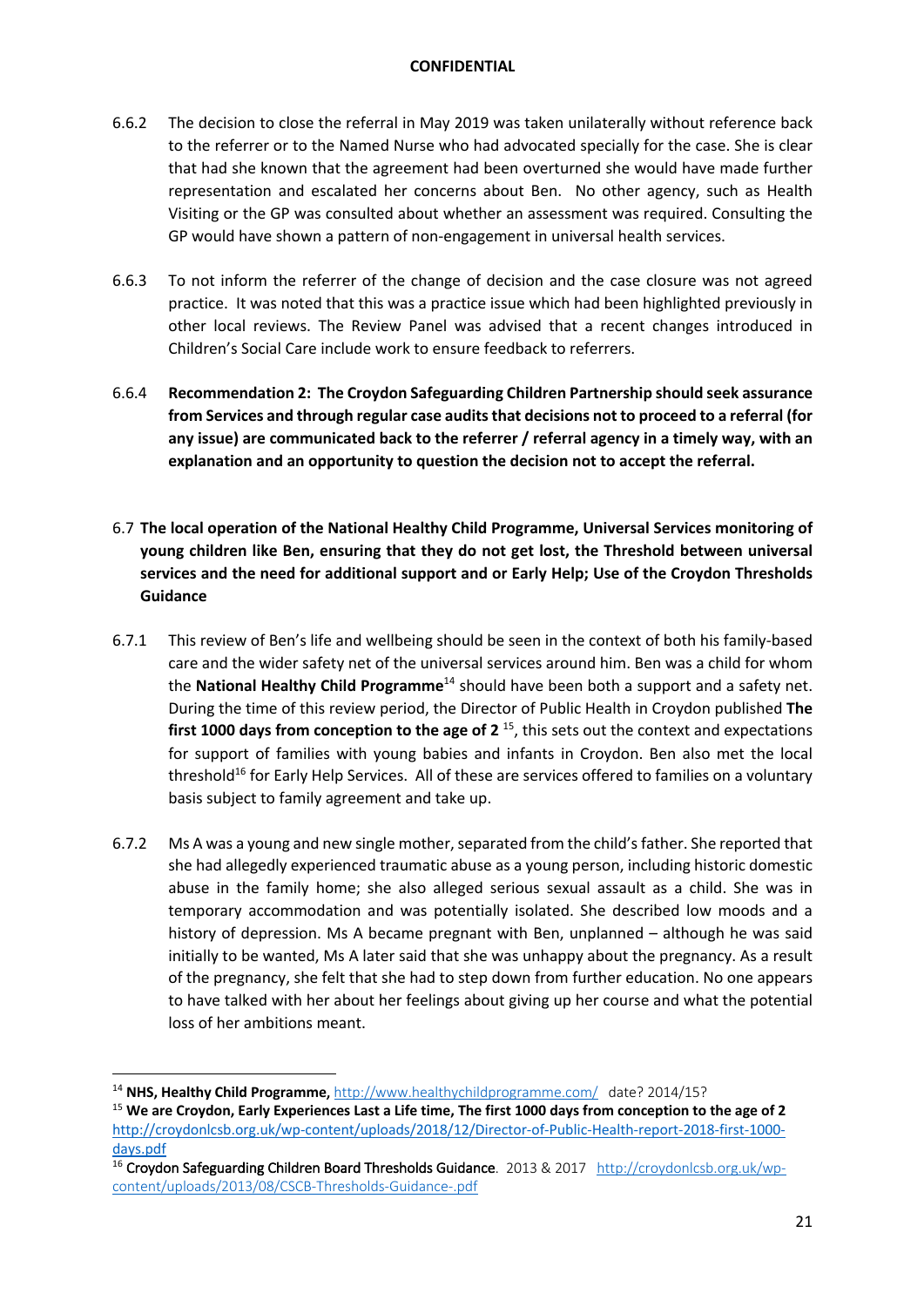- 6.7.3 The local delivery of the **National Healthy Child Programme** and the Croydon Early Help services were there to support her in becoming a (first-time) parent, as a vulnerable person. The systems were also there to monitor Ben's growth and development through routine screening services. This review suggests that these did not work as well as they might have done. It should be noted, however, that such services are voluntary and rely on parental cooperation and engagement. Questions arise, however, about how well the systems work when a family has been identified as vulnerable and in need of additional support but when parents do not engage – what should agency responses be?
- 6.7.4 It has been agreed that Ms A would have benefitted from a referral to the **Family Nurse**  Partnership<sup>17</sup> which offers targeted support to young and vulnerable parents. This does not appear to have been considered by Midwifery and when the Health Visitor first became involved it was too late to refer Ms A.
- 6.7.5 **Midwifery, Health Visiting and other services supporting vulnerable pregnant women (especially those under) 19 may wish to consider reviewing how well practitioners are informed about The Family Nurse Partnership Service and how well it is used.**

## 6.8 **Parenting education for new and inexperienced parents**

- 6.8.1 A systems question arises: **How are new and possibly young parents supported by parenting education as they become first-time parents**? It seems that Ms A did not attend any antenatal classes – although it was usual practice to inform and invite prospective parents, including fathers. Records do not indicate if Ms A was invited to such parenting classes. Mr B said that he was not invited. Parenting education would, therefore, have been advice from Midwifery during limited antenatal contacts – where sessions often concentrate on the mother and developing baby's well-being and preparation for the birth rather than future parenting. Beyond this a soon-to-be parent is offered leaflets which are not a reliable education medium. Or the parent is left to their own devices, and the experiences, advice and teaching from family and friends or social media. Where does such a parent learn to parent, apart from her own experiences and in Ms A's case occasional care of her disabled younger brother?
- 6.8.2 **Recommendation 2: Public Health, with Midwifery, Health Visiting and other relevant services are recommended to undertake a review of the current strategy and practice response to parenting education for first time and young parents. This should include the use and efficacy of alternative approaches and best practice such as leaflets and online media, especially when a parent does not accept the offer of parenting classes. The review should include how fathers are included in parenting education.**

<sup>&</sup>lt;sup>17</sup> Family Nurse Partnership Search | Croydon Health Services NHS Trust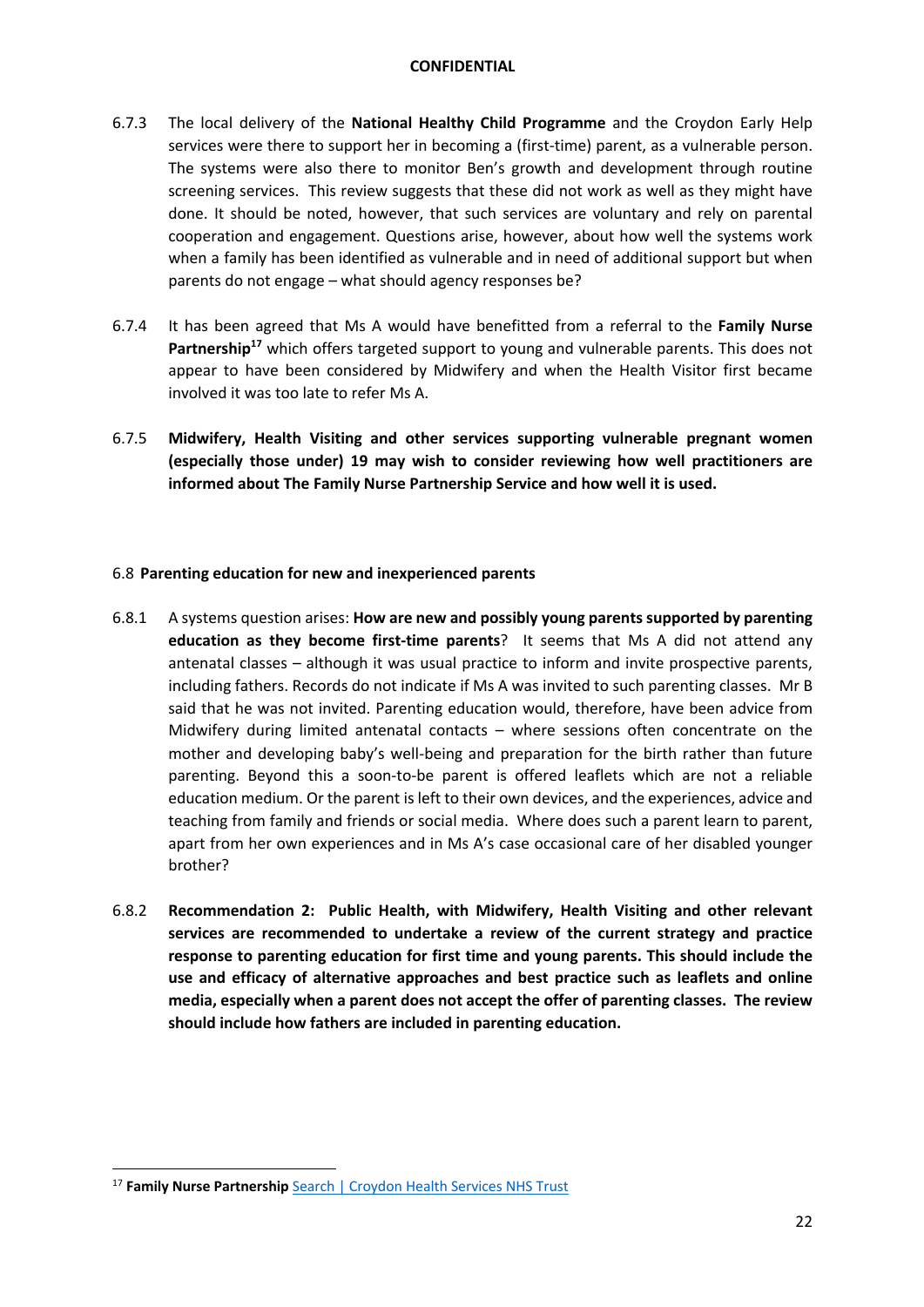- 6.8.3 **Early Help** Throughout the pregnancy and early in the postnatal period there were several occasions when practitioners noted concern for Ms A, and thus for unborn Ben and Ben after birth. The Midwifery Services, the Domestic Abuse Services of the Family Justice Centre and the Health Visiting Service all noted her vulnerability and that she may need additional support. At times she seemed to be coping or accepting of advice but she also expressed concern about her own low mood and depression (and history of depression and alleged adverse experiences when younger.) As such Ben and his mother met the criteria for Level 2 Early Help support under the agreed multi-agency Croydon Thresholds Guidance.<sup>18</sup>
- 6.8.4 Different practitioners offered help and advice directly or made referrals to other services (such as Housing, Perinatal Mental Health Services or Best Start Services<sup>19</sup>) but such multiagency work appears to have been linear rather than a joined-up team approach making use of a **Team around the Child** and a **Lead Professional** 20. This raises questions about how well the Team Around the Child approach worked in Croydon's Early Help system.
- 6.8.5 **Recommendation 3 The Croydon Safeguarding Children Partnership should review the wider operation of the arrangements for Early Help provision at Tier 2 of the agreed Threshold Guidance and test how well a Team Around the Child System is understood and is working in practice for vulnerable families. It may be useful to commission some case audits as part of this as well as undertaking a review of agencies' understanding and evaluation of the TAC system.**
- 6.8.6 The Midwifery Services were concerned about Ms A's emotional state on two separate occasions during pregnancy and referred her to the Perinatal Mental Health Services. This review has learned, however, that the Midwifery Service agrees that on neither occasion did Ms A actually meet the criteria for referral. However, a discussion about her in the in-house Midwifery Service **Vulnerable Women's Meeting21** may have been beneficial; for professionals to consider possible additional types of support. This was not considered at the time and would have required Ms A's consent.

<sup>&</sup>lt;sup>18</sup> Croydon Safeguarding Children Board Thresholds Guidance. 2013 & 2017 http://croydonlcsb.org.uk/wpcontent/uploads/2013/08/CSCB-Thresholds-Guidance-.pdf

<sup>&</sup>lt;sup>19</sup> The Best Start Social Work Team was an integrated team within the Best Start Partnership which provided social work interventions and support to children, young people and their families. The key objective of the service was to offer practical advice, support and direct case work to prevent issues escalating and requiring statutory intervention.

<sup>&</sup>lt;sup>20</sup> Tier 2: Early help These are children with additional needs, who may be vulnerable and showing early signs of abuse and/or neglect; their needs are not clear, not known or not being met. *These children may be subject to adult focused care giving*. This is the threshold for a multi-agency early help assessment to begin. These are children who require a lead professional for a co-ordinated approach to the provision of additional services such as family support services, parenting programmes and children's centres. These will be provided within universal or targeted services provision and do not include services from children's social care.

<sup>21</sup> **The Vulnerable Women's Meeting** is a monthly multi-agency professionals' meeting for case discussion about pregnant women where there is a likelihood of a safeguarding concern or need for early supportive intervention (Early Help). It is not a direct service for women but an advisory service for professionals.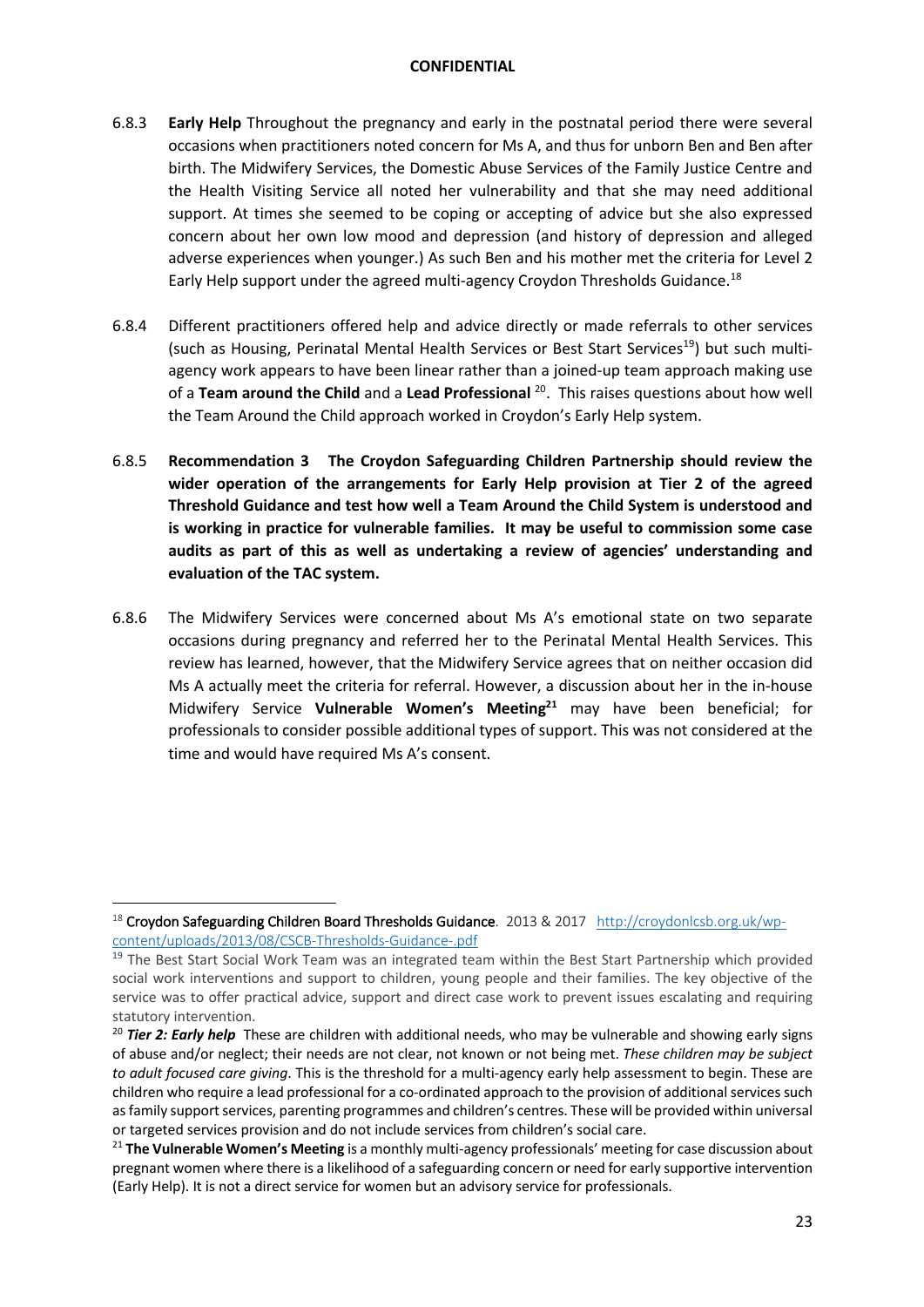- 6.8.7 After Ben's birth, a Health Visitor assessed the need for additional help and agreed a higher level of support through the **Universal Partnership Plus** approach**.** There was good and persistent work by the Health Visitor to establish rapport and engage Ms A, but there was no agreed Lead Professional and no team around the child (TAC) approach. There was some communication between the Independent Domestic Abuse Advisor, the Best Start Teenage Pregnancy Worker and the Health Visitor but this was not a team approach and it is significant that the GP and Clinics were not included. When Ms A's first self-referral to the IAPT stalled there was no attempt by professionals to help her follow it up. Some of this appears to be because of Ms A's non-engagement and giving varying accounts about how she was feeling to different people. *This will be discussed below.* Some may also have been caused by organisational systemic factors, such as staffing and workloads.
- 6.8.8 The first Health Visitor worked hard to keep in contact with Ms A and establish a supportive relationship. However, circumstances intervened when Ms A and Ben were appropriately offered new temporary accommodation in a different area and had to transfer to a new GP Practice and to a new Health Visiting Team. This break in continuity is a well-known systemic problem and it can lead to disruption of good support and relationships with vulnerable parents and understanding of their history. Delay of transfer of GP records may have been an issue in this case, and this review has been told that this is a common systems issue.
- 6.8.9 The new Health Visiting Team did not work with Ms A in a similar enhanced way, although there is no evidence that the status of Universal Partnership Plus had been re-assessed or stepped down. There was no Health Visitor contact from December 2017 until after Ben's head injury in May 2019. This raises the question of how the Health Visiting Service monitors the delivery of the Universal Partnership Plus Programme locally and how families move into and formally out of it.
- 6.8.10 As the timeline has shown, Ben missed key immunisations and developmental checks to monitor his development. These were not monitored or followed up at the time. By the time that he came to attention with a head injury in May 2019, aged 20 months, there were questions about his behaviour and possible speech delay. Ms A appears to have withdrawn from active contact with services except when she perceived a need and so encouragement to support Ben through linking with a children's centre or other pre-school activity as part of supporting her as a parent and assisting Ben's development had not happened.
- 6.8.11 **Recommendation 4 : Croydon Public Health Services, with the Health Visiting Providers and Clinical Commissioning Group, acting for the Croydon Safeguarding Children Partnership, should consider the local specification and operation of the Universal Plus Health Visiting Offer under the commissioning contract to ensure that there is clarity about how vulnerable parents and children are monitored to prevent them dropping out of the Universal Plus System and ensuring that they are reviewed to assess if they should be considered for other services, including Early Help, or stepped up to children in need or child protection services if there is evidence of neglect.**
- 6.9 **Holding 'Was Not Brought' in mind as a possible indicator of neglect of children**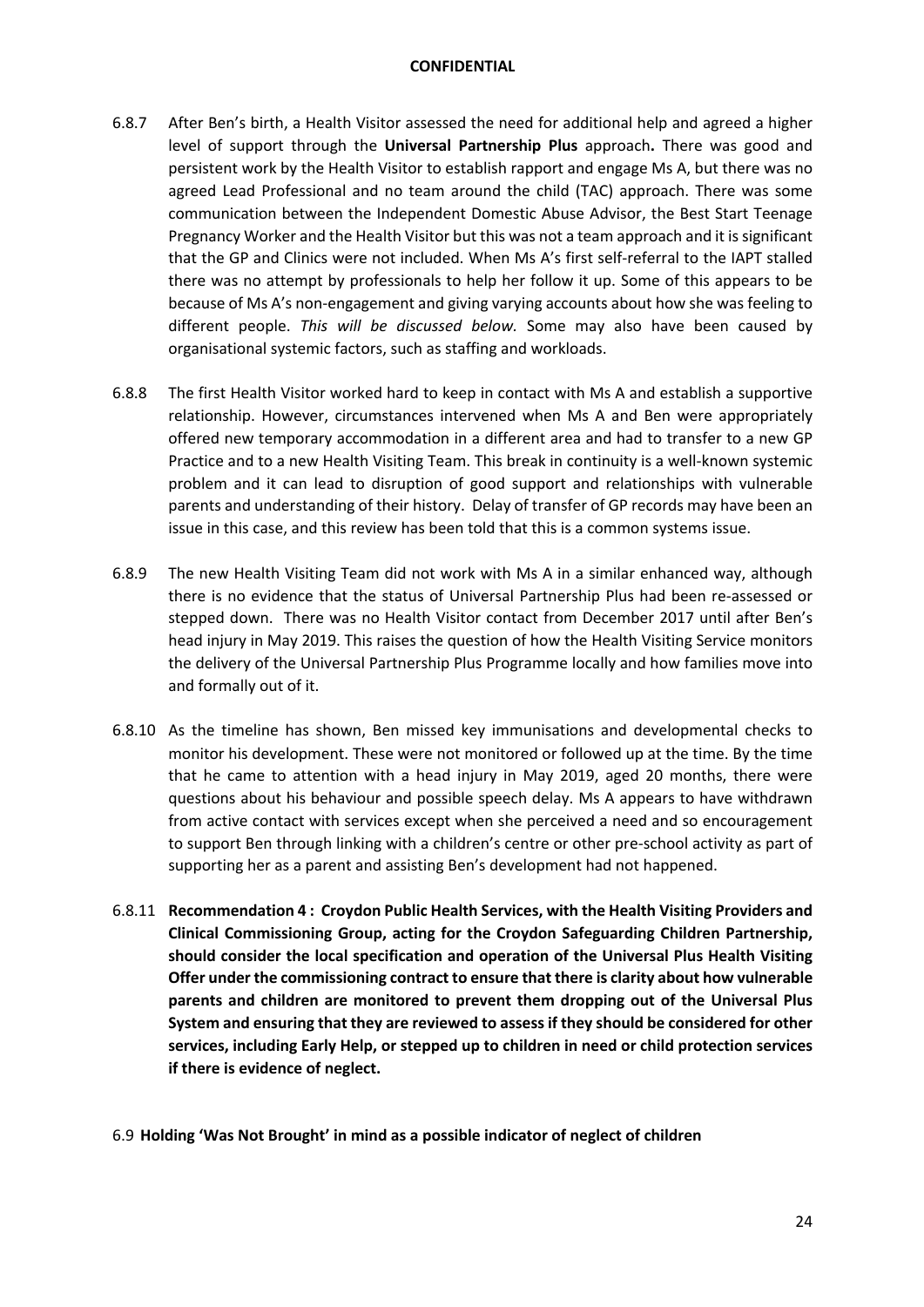- 6.9.1 Over time a pattern of Ben not being seen or brought for appointments, checks or immunisations came to be noted. It is interesting to note that in Croydon these were often referred to as 'Did not Attend' rather than the newer agreed term of 'Was not Brought' to ensure that there is a focus on the adult responsibility to bring the vulnerable child and consider if there is a safeguarding need. The Croydon Health Services Trust advised this review that they now have in place a "Was Not Brought Policy" for children. This does not include GPs, however.
- 6.9.2 In mid-2019, after the head injury, the GP Surgery became increasingly concerned about Ben's missed immunisations and through an administrative process sought to follow these up by text, but to no effect. Ms A had contact by phone or in person in her own right several times in this period but there was no joined up **Think Family**<sup>22</sup> approach on those occasions to speak with her about Ben and his missed checks and immunisations. On one occasion she sought an appointment for him as his scrotum was swollen. She did not follow through with this but there was no follow up with her as to why.
- 6.9.3 Practitioners told this review that young parents often act in the "here and now" if they feel low. If they feel they have a problem they want help immediately and so may not respond to delayed appointments, and if they then feel better or do not still perceive the problem in the same way and they do not follow up.
- 6.9.4 Texts are convenient for services to send and they can perhaps be set up automatically, but they can easily be ignored by recipients. Has this become a system of convenience for agencies? What research has there been about their efficacy in health care provision to support patient engagement, especially when there is evidence of non-engagement?
- 6.9.5 **Declining immunisations.** A social care practitioner told this review that Ms A was reluctant to have Ben vaccinated because of what she had read on websites. She was advised to discuss this with her health visitor, but at that time she was no longer seeing a health visitor. She had, however, previously agreed to Ben being immunised and he had some of his early vaccinations. It does not appear to have been raised as a worry by Ms A with the first Health Visitor, with whom Ms A had a good relationship.
- 6.9.6 What is not clear in this case is why the issue of Ben not being brought for immunisations was not raised by the GP with the Health Visiting Service when Ms A continued to not respond to texts, and she did not take Ben back to the hospital after his head injury for a planned check.
- 6.9.7 This issue raises questions for strategy and practice. What advice is given to parents about this, and how is parental refusal recorded? Is there a point at which declining immunisations for children should be seen as possible neglect especially if accompanied by other examples of not bringing children for developmental or other forms of health care? How is refusal to vaccinate assessed by non-medical practitioners?

<sup>&</sup>lt;sup>22</sup> Think Family – https://www.scie.org.uk/publications/guides/guide30/introduction/thinkchild.asp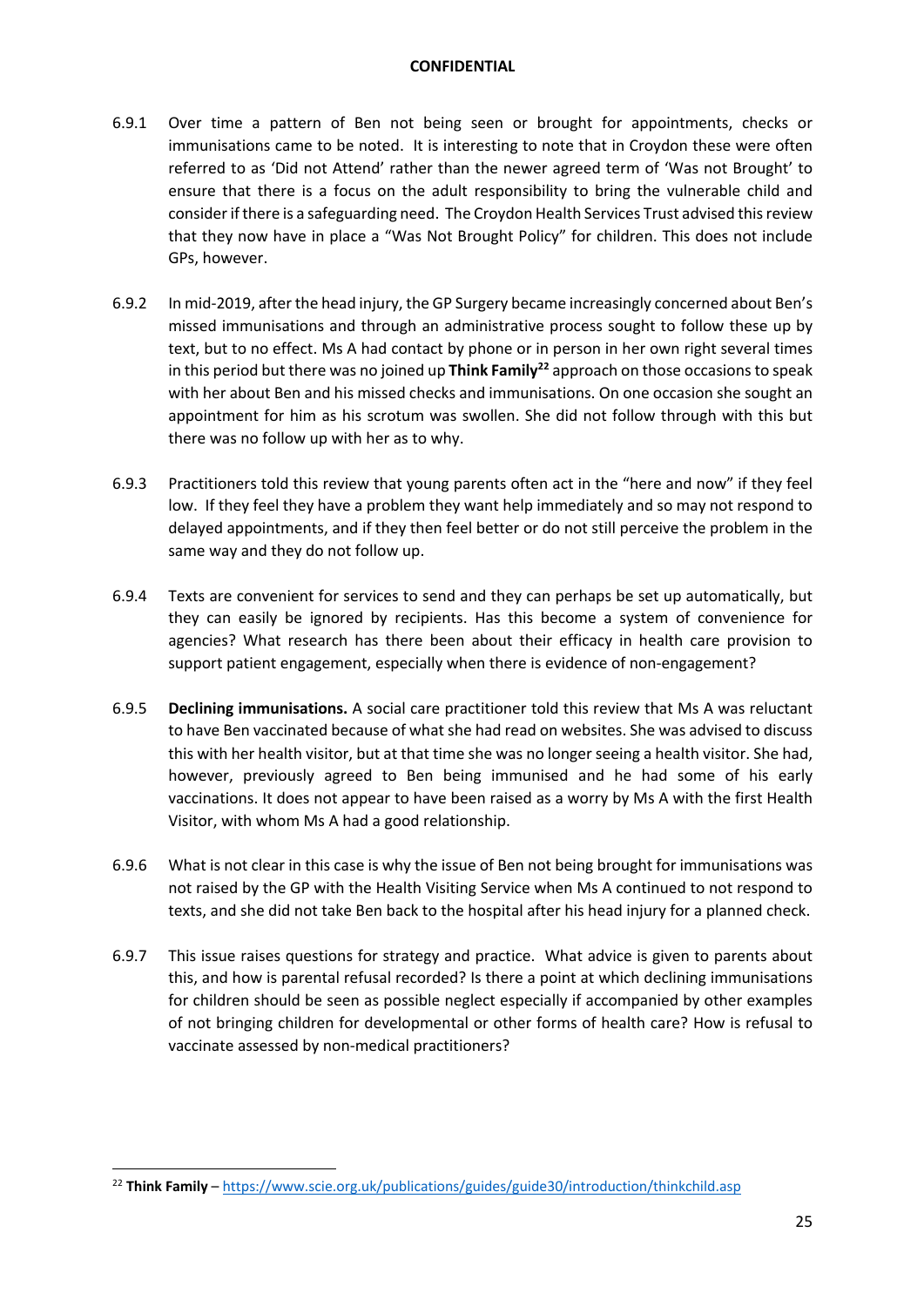- 6.9.8 The Croydon Public Health Service reported in 2019 to the Health and Social Care Subcommittee on the low take up of MMR immunisations in Croydon (contemporaneous to this case review) and the strategy being adopted to tackle this and to seek to achieve 95% take  $up^{23}$ .
- 6.9.9 **Recommendation 5a: The Croydon Safeguarding Children Partnership, with Public Health, should consider adopting the approach being taken in many other areas following the leadership of Nottingham Safeguarding Children Board's "Was Not Brought" Campaign and Video, which heightens the vulnerability of children and that not being brought to appointments is potentially a sign of neglect.24**

**Recommendation 5b: The Clinical Commissioning Group should undertake a Review of current Did Not Attend / Was Not Brought policies for children to ensure that they recognise the vulnerability of young children and when to recognise and escalate concerns as possible symptoms of neglect.** 

**Recommendation 5c: The Clinical Commissioning Group should review the guidance to GP Practices on linking Parent and Child records and childcare alerts – such as Was not Brought, child protection enquiries or concerns about possible domestic abuse to ensure that they are cross referenced in the records and the child's vulnerability is noted on the parent's record too.**

## 6.10 **Keeping the child central The child's experience**

- 6.10.1 It has been hard to get a pen picture of Ben and his daily lived experience. This can be the case when young children are only minimally engaged in universal services. When he was seen as an infant by the first Health Visitor there was no concern about him physically or about his care or the relationship with his mother. From December 2017 to June 2018, he seems to have disappeared from view, no services saw him. The social work assessment from May to October 2018 following the concerns about domestic abuse noted Ben to be healthy but he seems to have been seen only once in that period and there is no picture of what his daily life was like. The main concern was possible exposure to domestic abuse and he was assessed as being protected from that by his mother's actions.
- 6.10.2 This review has noted from the feedback from practitioners that it is not expected practice to include pen pictures of children in agency records or build a picture of their daily life.

<sup>&</sup>lt;sup>23</sup> Immunisation Priorities in Croydon.pdf November 2019<br><sup>24</sup> Nottingham Safeguarding Children Partnership **Was not Brought** 

https://www.nottinghamshire.gov.uk/nscp/resources/for-professionals-and-volunteers https://youtu.be/DPgw28DSgNA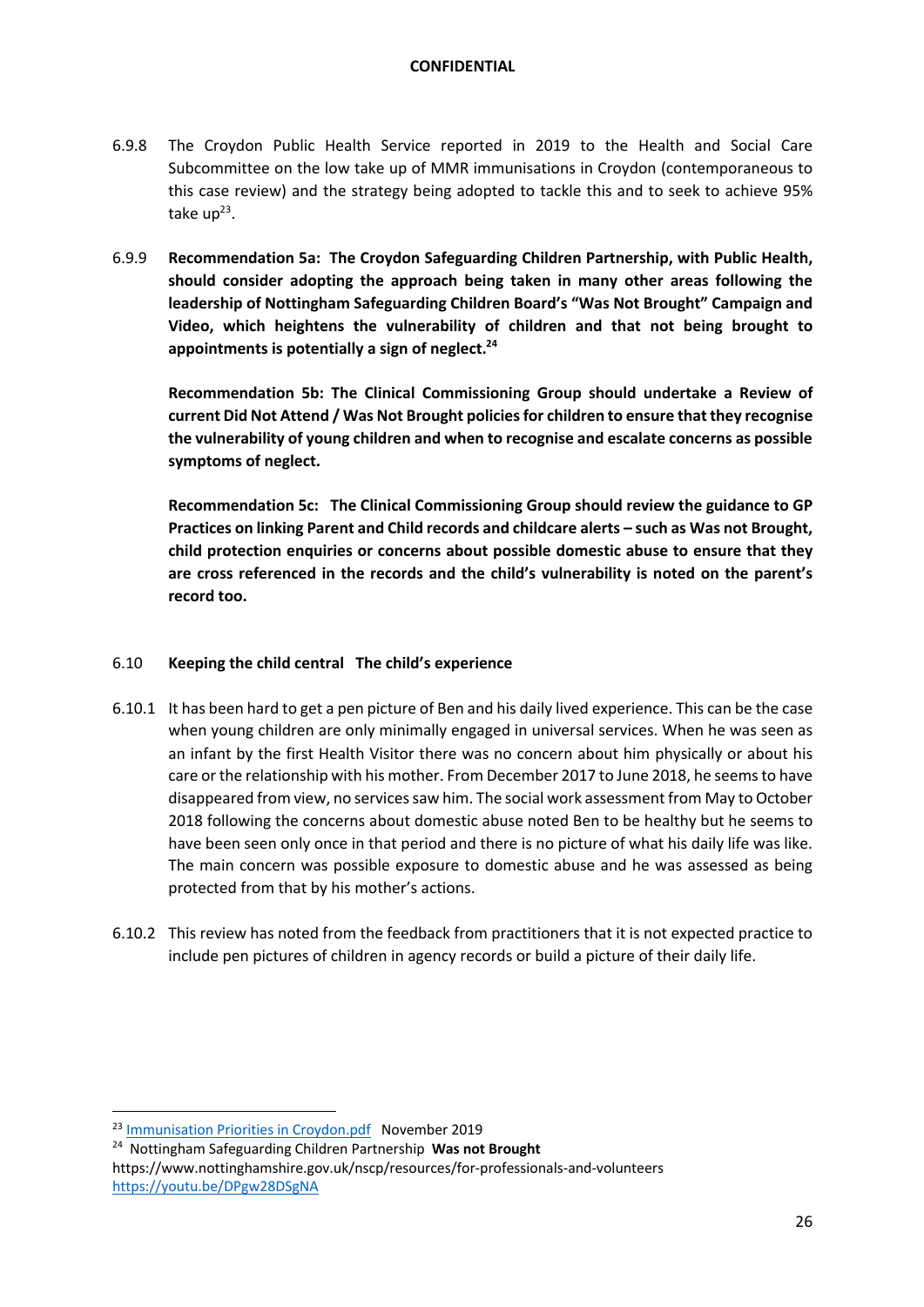- 6.10.3 When seen in May 2019, in response to the head injury, Ben was described as a very active child and there were concerns about his boisterousness, from wider family; also noted by hospital staff. His early two-year developmental check at one year and nine months suggested significant speech delay for his age. Although Ms A was given advice about this and how to link him to support there was no further assessment. The Health Visitor believed at the time that Social Care was undertaking an assessment (where any underlying concerns about causes for his behaviour and speech delay could have been explored further) but that assessment had been stopped. Ms A did not respond to the Health Visitor's further contacts.
- 6.10.4 This highlights the challenges in universal welfare and safeguarding systems that young children can go unnoticed unless there are specific worrying concerns which bring them to attention. They are sometimes seen briefly for occasional one-off contacts but, if parents do not engage in services or early years' provision, children with developmental needs may not come to attention until they start to attend nursery or school. On the few occasions when Ben was seen at home there were no grounds to think that he was being harmed or neglected. He was well provided for, appeared healthy and had toys, and Ms A appeared able to meet his needs.
- 6.10.5 In the few professional contacts that there were with Ben his ethnic identity was noted. Ms A was clear that she wished to have no contact with Ben's Father, but thought was being given to Ben's future need to possibly have contact with his father.

## 6.11 **Assessments, Engagement and non-Engagement, where parental consent is required**

- 6.11.1 Ms A was seen as an intelligent and able person. She was screened routinely antenatally and postnatally and was rightly identified as vulnerable. She was offered services to support her at the Early Help level with regard to domestic abuse and parenting support. However, she did not engage with the Best Start Early Help Services although she had agreed to do so. She also dropped out of domestic abuse support.
- 6.11.2 The first Health Visitor responded to Ms A's vulnerability with persistence and assertiveness to maintain contact and perhaps had the longest-term professional relationship with her. The contact was then broken by the move of locality (a systems issue). This demonstrates the value of relationship-based work but is not always possible for practitioners with large caseloads.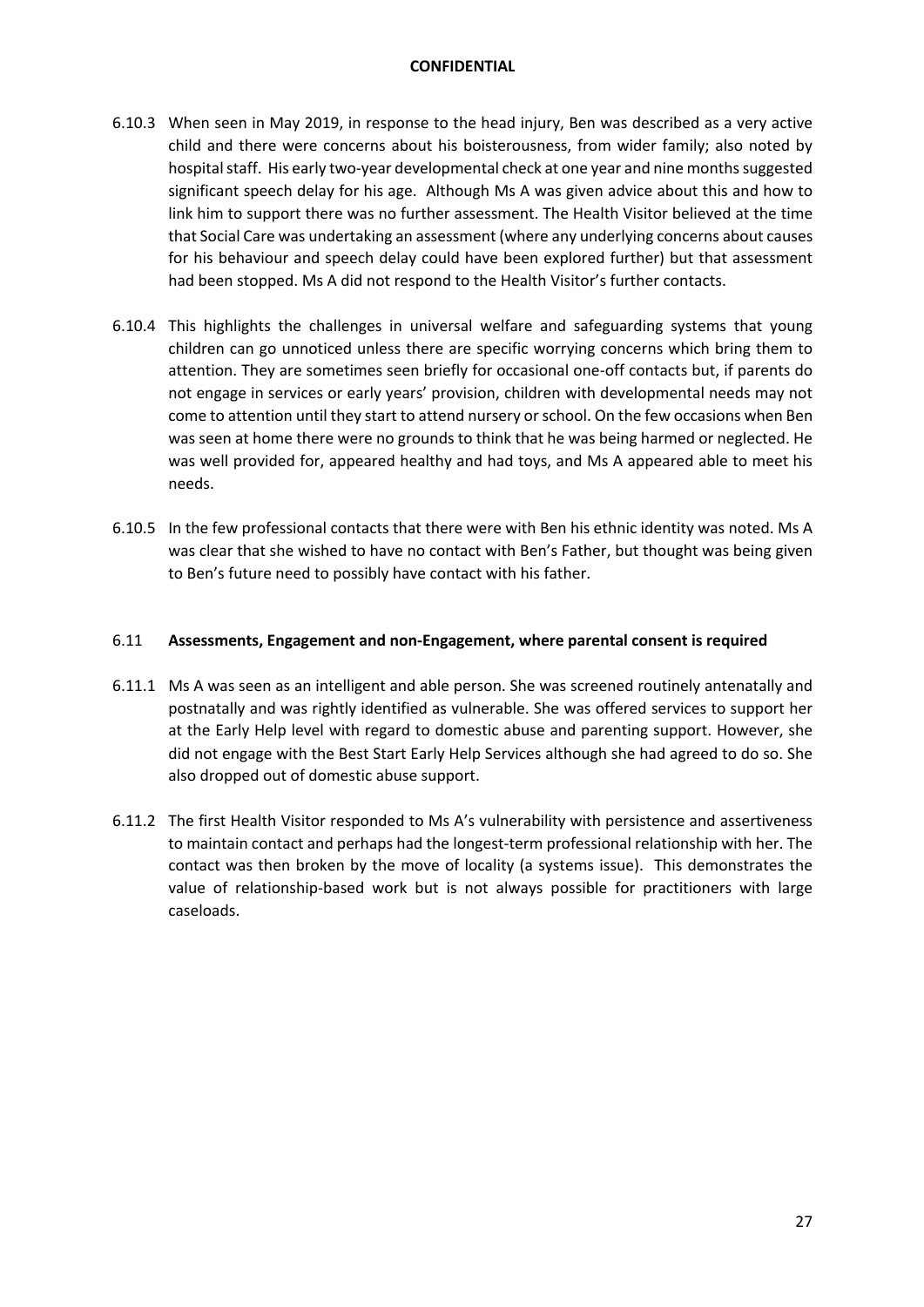- 6.11.3 Ms A reported a traumatic history. In pregnancy and later she also reported low mood and that she was not coping, at times. At other times she reported that she was coping with support from family, friends and Ben's Father (although he was also alleged to have been abusive to her). Given the adverse childhood experiences that Ms A reported, research<sup>25</sup> suggests that there would possibly have been longer term impacts on her ability to cope as a parent. She was referred for talking therapy support twice in pregnancy but did not meet the threshold and no alternative provision was offered for her. Later she was again referred for talking therapy and was offered an assessment but did not follow this through.
- 6.11.4 At times Ms A appeared to be able to parent Ben well and initially he was developing well. Her vulnerability was noted, and she was offered services, but she did not engage. There were no grounds to require her to use services. At times she expressed a need for advice or a service and then did not follow up when appointments were offered. Her ability to cope was fragile. Adults who have been traumatised may require longer term services and relationship-based support to develop trust and to engage. The persistent approach of the first Health Visitor did appear to engage her. Practitioners may have to work hard to maintain links and engage with some parents but busy services with high caseloads are not set up for this and "Did not attend" or "Did not respond" policies and services which rely on self-referrals and commitment as evidence of motivation may lose touch with service users who are not emotionally wellintegrated because of previous trauma and who may require more proactive encouragement and trust building.
- 6.11.5 A question in non-engagement which perhaps needs greater consideration is the possible impact of coercive control. Women who are subject to coercive control may want assistance but may be fearful of reactions from an abusive partner if they take up a service or may be fearful of threats that a child will be removed or may be prevented from accessing services. Ms A was advised as part of the Child and family Assessment in 2018 that if there were further examples of domestic abuse child safeguarding measures would be considered. The fear of such safeguarding procedures may be a disincentive to parents to come forward when they need help or protection as they believe children will be removed. Telling the police in July 2019 that Mr D had in fact assaulted her, as had been alleged, may have been more worrying for her than his abuse.
- 6.11.6 A health practitioner noted that it is not uncommon for mothers to withhold the identity of fathers or partners from professional agencies. Unless there are grounds for child protection or criminal investigation this has to be accepted or negotiated with.
- 6.12 **Assessing the risk of domestic abuse and supporting women who have experienced domestic abuse**

<sup>25</sup> **Adverse Childhood Experiences** For a helpful introduction and signpost to current research about the possible impact of adverse childhood experiences and the pros and cons of ACEs as a tool in assessments and intervention in work to support those affected see Children and Young People Now Special Report September 2020 Adverse Childhood Experiences: Special Report | CYP Now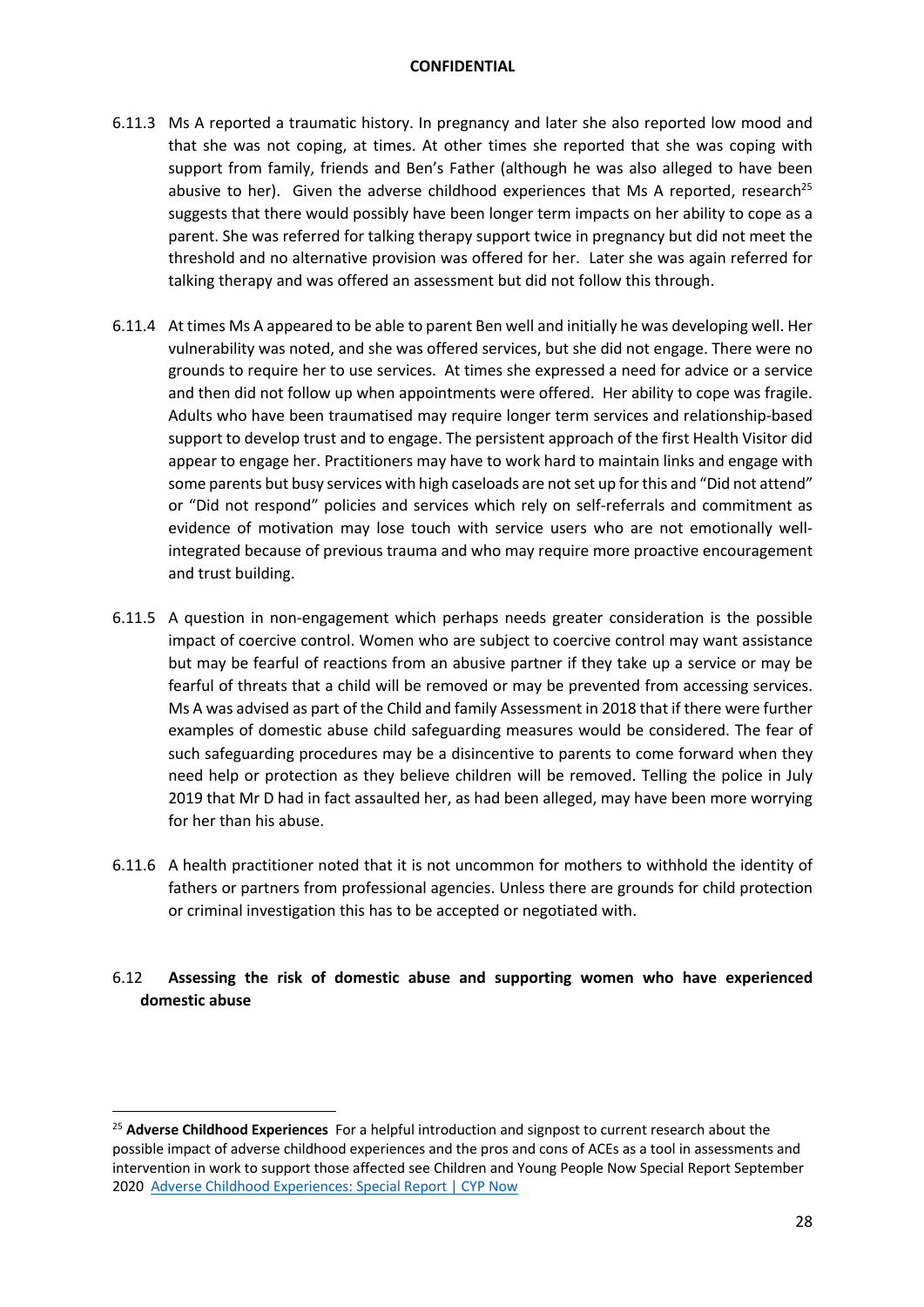- 6.12.1 Ms A made several allegations of abusive experiences from her family and from Ben's Father. These were taken seriously, and she was offered support by the Croydon Family Justice Service and referred to MARAC on two occasions. She later withdrew from domestic abuse support services. She denied to the Police that Mr D had been physically abusive.
- 6.12.2 It would have been expected that she would have been asked about possible domestic abuse at her Midwifery Booking appointment – this is known as **Routine Enquiry**. There is no record of this having been asked. Practitioners told this review that there was no system for recording why a woman has not been asked and that a note may have been made in the handheld records. This would be surprising as making such a note in hand-held records may place a woman at greater risk if an abusive partner were to access the patient-held notes. Policy expects that if a woman is not asked at the first appointment, then this should be followed up in a later appointment, but no evidence has been found that this was done. The Health Visitor did ask at the New Birth Visit and was told by Ms A that there had been no domestic abuse; this was not the case. A recent (2020) review of this Routine Enquiry policy in the Trust suggests that compliance may be as low as 5%.
- 6.12.3 **Recommendation 6: The Croydon Health Services NHS Trust and its commissioners and the Clinical Commissioning Group should review the Routine Enquiry Policy, and how the Trust supports and monitors the competence and confidence of Midwives and Health Visitors in managing this; and provide evidence to the Croydon Safeguarding Children Partnership that the system is working effectively.**
- 6.12.4 Following a witnessed assault by Ben's Father in April 2018 Ms A alleged that she was subject to verbal abuse and to his coercive and controlling behaviour. Ms A did not wish to press charges or seek a non-molestation order because she was, she said, too fearful of him. Police reported that Ms A, did not wish to complete a risk assessment<sup>26</sup> and withdrew her statement. Later she did not continue with support offered by the Family Justice Service. The case was discussed, appropriately, at MARAC and relevant professionals were advised of the incident. Children's Social Care undertook a Child and Family Assessment following this incident and found a more confusing picture of the incident. Ben was found not to have been harmed and to be developing well. Both parents were advised of the risk to children from domestic abuse and that if this were to be repeated safeguarding procedures may be used. Ms A reported being torn between allowing Ben to have contact with his father and risking domestic abuse. No further incidents between them were reported.
- 6.12.5 A question for practice raised by this case is how to work with women who are subject to abuse and particularly if the abuse includes coercive control. They may be fearful for themselves and therefore reluctant to engage with services for fear of further abuse from their partner or ex-partner. Related to this question is how to work with the male partners. Contact was made with Ben's Father and he was given advice. As this was an assessment and no service was working with Ms A in the longer term at that time there was not an opportunity to work with Ms A in more depth about dynamics of domestic abuse and implications for future relationships. She disengaged from the Family Justice Service.

<sup>&</sup>lt;sup>26</sup> SafeLives DASH Risk Assessment Dash without guidance.pdf (safelives.org.uk)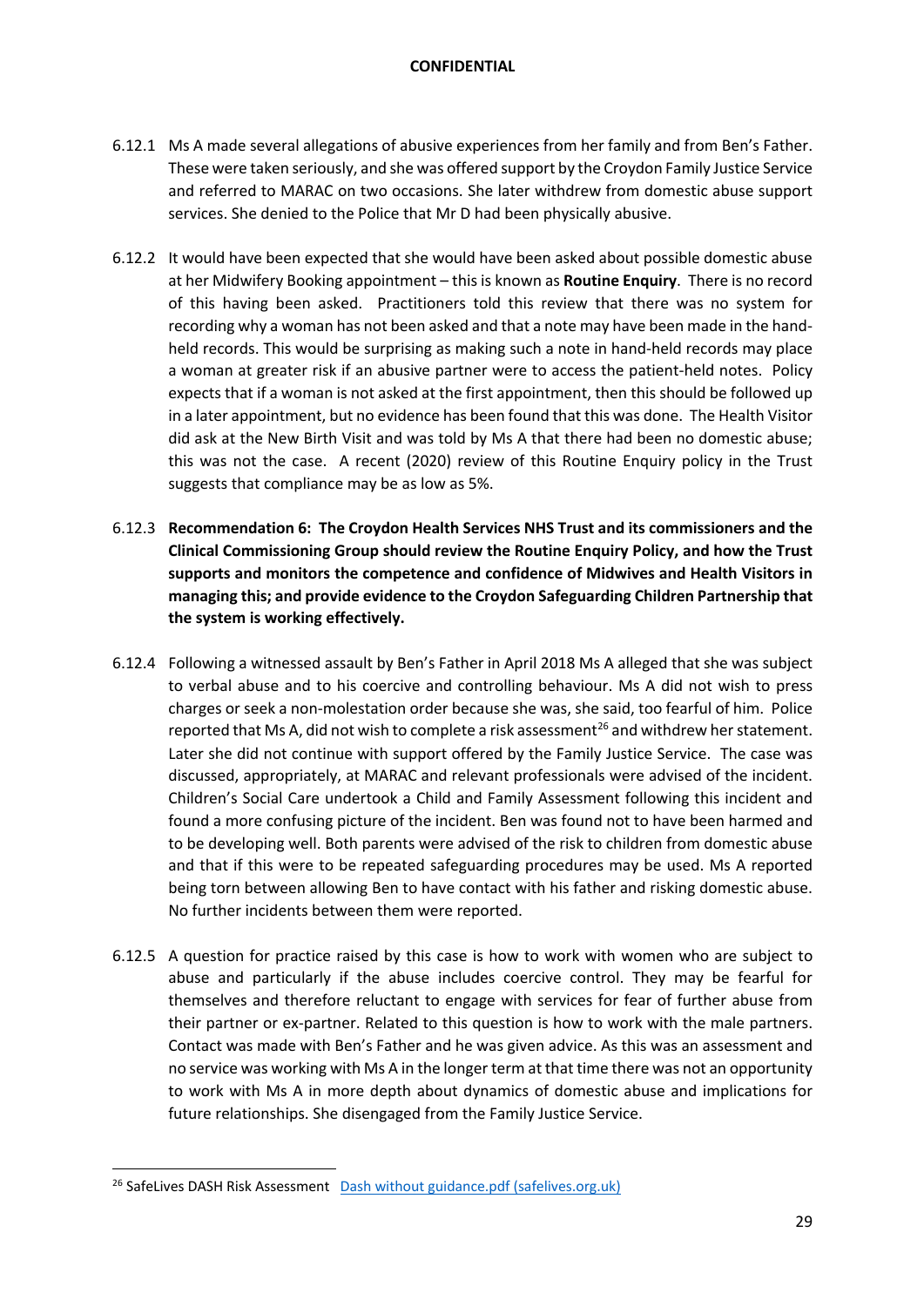- 6.12.6 Mr D was under the supervision of the Probation Service which enquired of Croydon Children's Social Care and Lambeth Children's Social Care about any possible connection he may have to children in their areas. This information sharing and assessment system worked effectively in Croydon, in that Croydon Social Care checked their records for the address given (not Ms A's) and found no record of any children who could be at risk at that address. The parallel request to Lambeth received no response. Lambeth Social Care has advised this review that they can find no trace of the request. (This does not mean that it was not sent but may raise system issues about risk of requests for information not getting to the right service or not being picked up by partner agencies). It is unfortunate that the Probation Service did not follow up the lack of response to their information request to Lambeth Social Care, as he was still seeing his own child who was resident there.
- 6.12.7 In May 2019, when Ben sustained his head injury it was noted, by the Ambulance Service, that a male was in the household. We cannot be sure that this was Mr D as his identity was not established at the time. Ms A's statement that this man was "in the kitchen" at the time when Ben was said to have jumped from the sofa was accepted. As there was no immediate and conclusive evidence that Ben's head injury was non-accidental at the time there was no follow up to ascertain who this man was. If it was Mr D his presence was worrying. As noted above, had there been a Strategy Discussion his identity would probably have been ascertained and given his history was likely to have led to a new Child and Family Assessment. Given his assessed level of potential violence a question which should have been asked, easier now with hindsight than for practitioners at the time, was: "Is Mr D exerting control over Ms A?". This raises a question about how practitioners keep this in mind as a possibility even if there is no immediate report of domestic abuse. A woman who does not feel safe is unlikely to report this for fear of the consequences.
- 6.12.8 In July 2019, Police were called to the home by a community member alleging domestic abuse by Mr D against Ms A. This is the first time that Mr D was confirmed to be in a relationship with Ms A. His child from another relationship and Ben were both present. The Police Officers attending had no concerns about the children. Ms A denied that there had been any domestic abuse. Although a check was undertaken by the Police it was noted that there had been no previous record of concern about Mr D and Ms A as a couple. A routine notification was not therefore sent to the relevant Children's Services for either child, as it should have been. This was a procedural error and a missed opportunity and has been assessed to have been related to a single officer's understanding rather than a whole systems issue, as appropriate systems were in place but not followed.
- 6.12.9 In late August 2019, Mr D told his Probation Officer that he was in a new relationship, given his history there should have been a more rigorous safeguarding enquiry about this to establish who the partner was and if there were children present.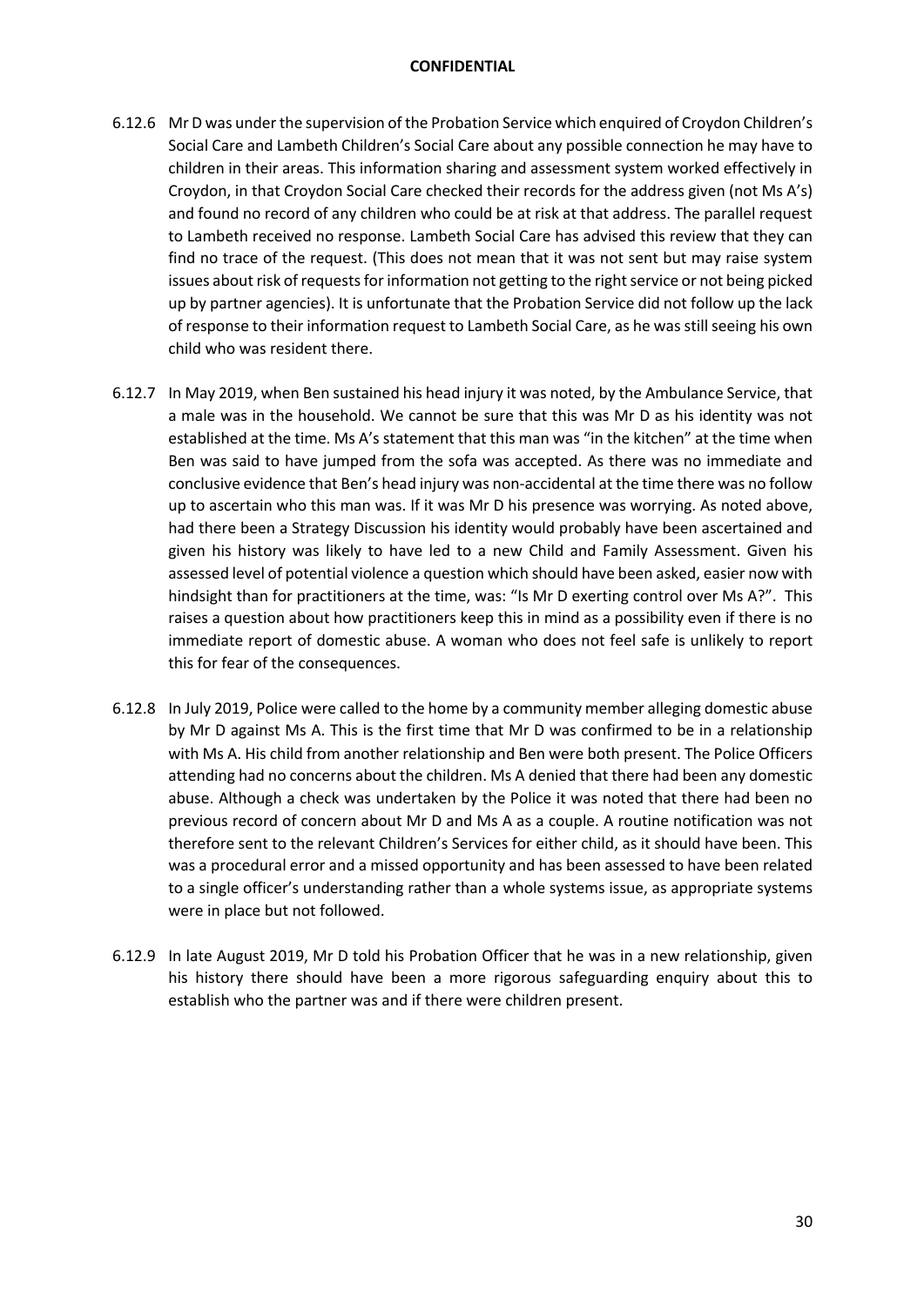## 6.13 **Conclusions**

- 6.13.1 Ms A's vulnerability from both her personal history and to alleged domestic abuse was recognised and she was offered services to support her in the early period. However, for reasons which are not fully clear she did not engage with services or dropped out, which was her right. There were no grounds for mandatory intervention.
- 6.13.2 When alleged domestic abuse came to light this led to appropriate responses from the Family Justice Centre, Ms A was given good advice and offered support, but she did not continue with this.
- 6.13.3 The recognition by the first Health Visitor that Ms A was vulnerable and required a Universal Plus pathway was good and there was good and persistent work to engage with Ms A as a young mother. A systems dynamic of a move of temporary housing, which was an improvement for Ms A and Ben, meant that the continuity of health visiting was broken. Although assessed as needing an enhanced service this was not followed up by the second health visiting team, which it is understood had staffing difficulties and pressures at the time.
- 6.13.4 The Child and Family Assessment in 2018, following alleged domestic abuse concluded that a child in need service was not required. It is not clear if consideration was given to steering Ms A to Early Help services again and, given Ben's age at the time, signposting him to Early Years provision which would have supported his development. When an assessment decides that a child in need service is not required it is important that consideration is given to considering if an Early Help Service may be useful.
- 6.13.5 The clinical assessments into Ben's head injury in May 2019 were rigorous and considered the possibility of non-accidental injury but on balance made a judgement that the injuries were probably accidental; but concerns remained. This raises a question about the point at which a child protection strategy discussion with other key agencies should be considered and whether this should be during the clinical assessment or at the end of the clinical assessment. The referral from the hospital requesting a social care assessment was lacking in depth about the uncertainty that still remained about the cause of Ben's injuries. The identity of the male in the household was not established and without being in a formal multi-agency safeguarding framework there was no possibility to complete checks on him that would have revealed a worrying background. These are difficult practice judgement calls which clinicians make all the time and it is clear from this review that the clinicians explored the injuries carefully and also sought specialist advice. It is not practical to say that every consideration of a head injury in a child must result in a Strategy Discussion as many will be accidents but where there are doubts about cause the value of a multi-disciplinary discussion should be considered.
- 6.13.6 The decision by Children's Social Care to overturn the previous decision to undertake an Assessment was made in a bigger systems context of the high incidence of referrals being made to social care which were unsuccessful because parents were not fully engaged, had not given consent and there was not a clear threshold for child protection. The safeguarding system was slowly emerging from being "inadequate" and was more crisis-led and thus seeking to accept only the highest priority referrals. To close the case without informing the hospital was a mistake as this would have led to further dialogue about the hospital's concerns.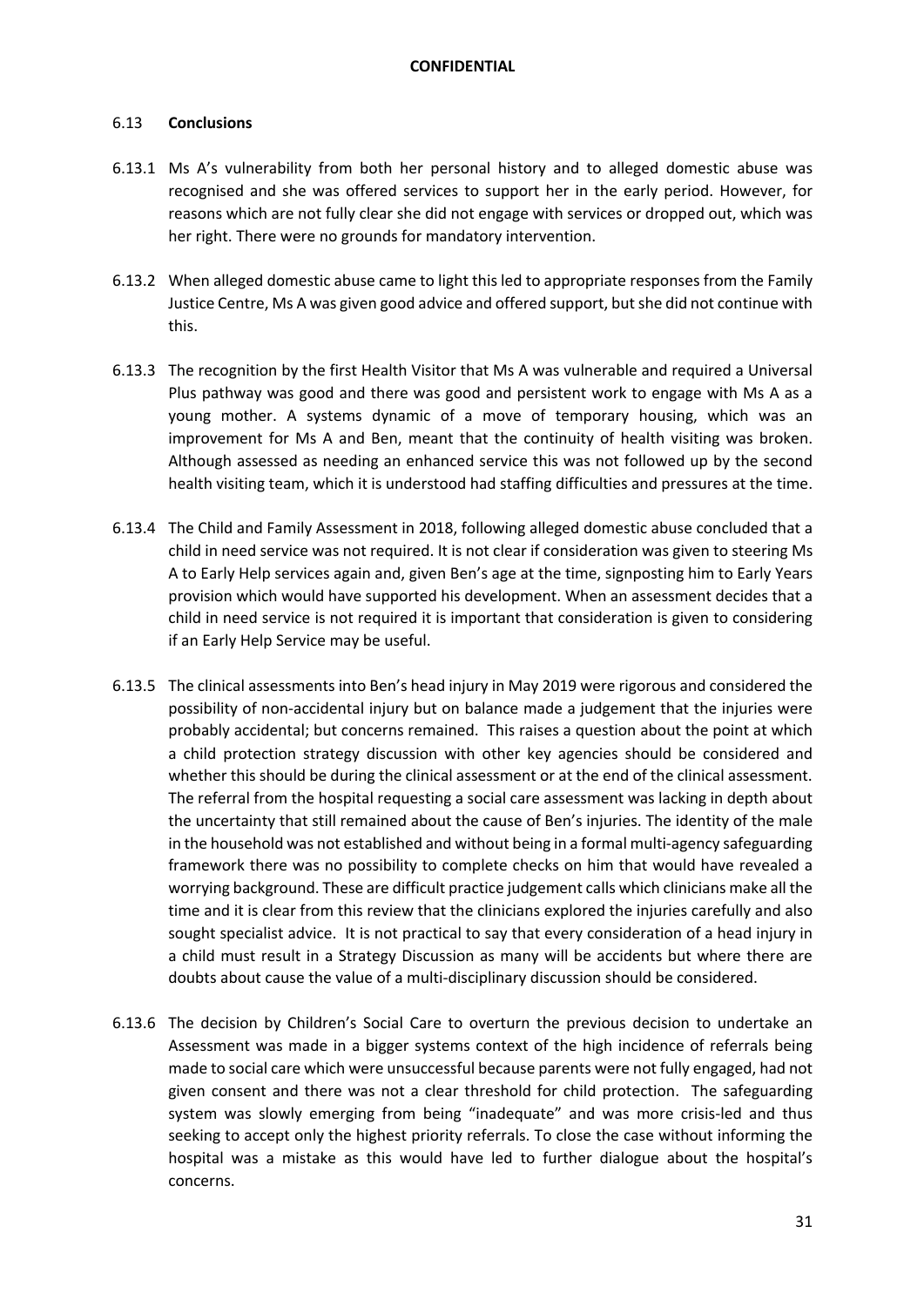6.13.7 The police call out in July 2019 when Mr D was identified was not shared with Children's Services, as it should have been, and given information about Mr D would probably have led to a Child and Family Assessment. This would have identified potential risk to Ben.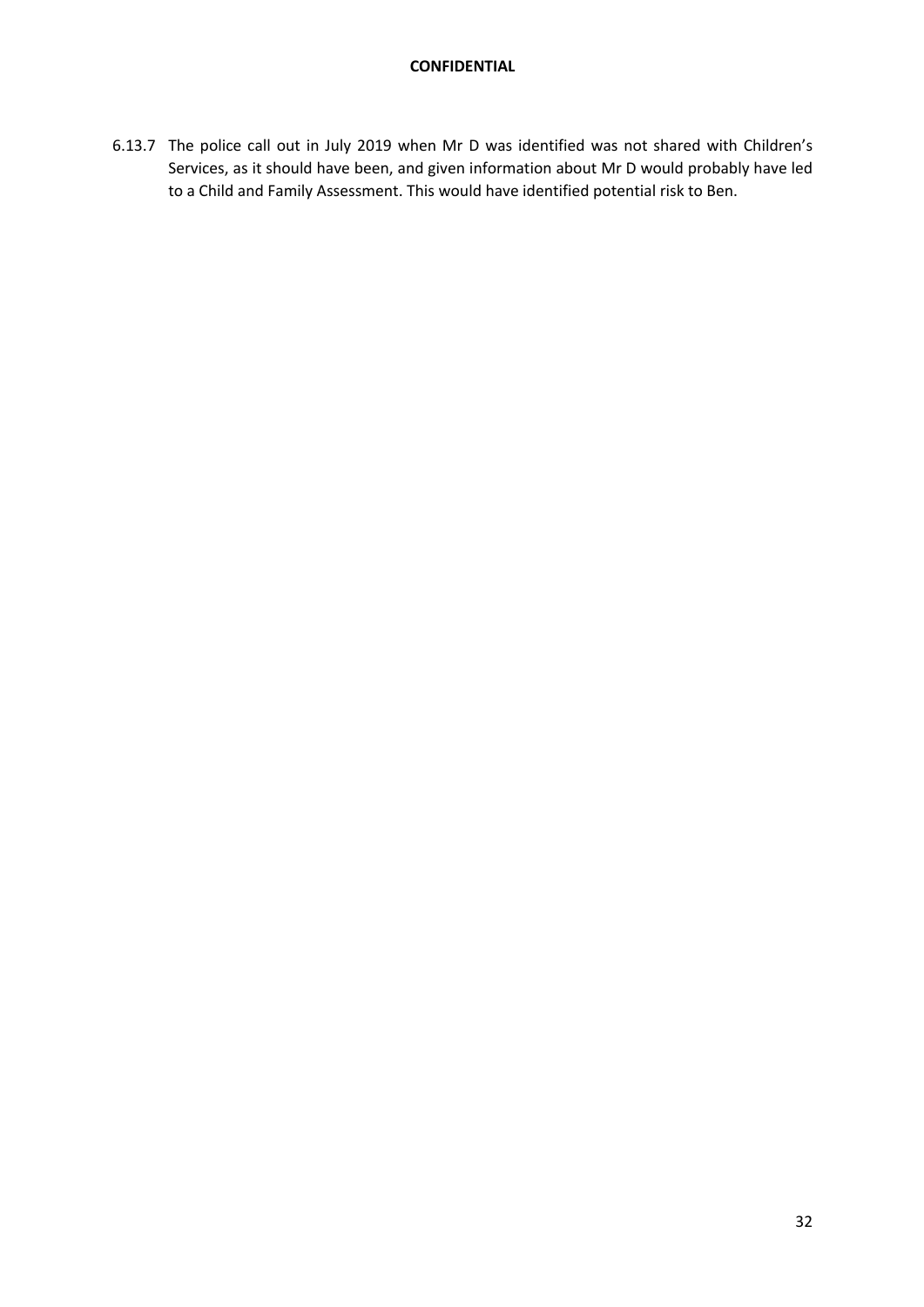## **7. Recommendations**

**Recommendation 1a:** Serious Injuries to Children There should be serious consideration of routine progression to a Child and Family Assessment for any child with an injury where this is requested by Health professionals.

**Recommendation 1b:** When, after a serious unexplained injury, a child requires in-patient observation and/or a skeletal survey there should always be inter-agency dialogue about next steps. This would best be achieved through a multi-disciplinary Strategy Discussion.

**Recommendation 2** The Croydon Safeguarding Children Partnership should seek assurance from Services and through regular case audits that decisions not to proceed to a referral (for any issue) are communicated back to the referrer / referral agency in a timely way, with an explanation and an opportunity to question the decision not to accept the referral**.** 

**Recommendation 3** The Croydon Safeguarding Children Partnership should review the wider operation of the arrangements for Early Help provision at Tier 2 of the agreed Threshold Guidance and test how well a Team Around the Child System is understood and is working in practice for vulnerable families. It may be useful to commission some case audits as part of this as well as undertaking a review of agencies understanding and evaluation of the TAC system.

**Recommendation 4** Croydon Public Health Services, with the Health Visiting Providers and Clinical Commissioning Group, acting for the Croydon Safeguarding Children Partnership, should consider the local specification and operation of the Universal Plus Health Visiting Offer under the commissioning contract to ensure that there is clarity about how vulnerable parents and children are monitored to prevent them dropping out of the Universal Plus System and ensuring that they are reviewed to assess if they should be considered for other services, including Early Help, or stepped up to children in need or child protection services if there is evidence of neglect.

**Recommendation 5a** The Croydon Safeguarding Children Partnership, with Public Health, should consider adopting the approach being taken in many other areas following the leadership of Nottingham Safeguarding Children Board's "Was Not Brought" Campaign and Video, which heightens the vulnerability of children and that not being brought to appointments is potentially a sign of neglect. $27$ 

**Recommendation 5b** The Clinical Commissioning Group should undertake a Review of current Did Not Attend / Was Not Brought policies for children to ensure that they recognise the vulnerability of young children and when to recognise and escalate concerns as possible symptoms of neglect.

**Recommendation 5c** The Clinical Commissioning Group should review the guidance to GP Practices on linking Parent and Child records and childcare alerts – such as Was not Brought, child protection enquiries or concerns about possible domestic abuse to ensure that they are cross referenced in the records and the child's vulnerability is noted on the parent's record too.

<sup>27</sup> Nottingham Safeguarding Children Partnership **Was not Brought** https://www.nottinghamshire.gov.uk/nscp/resources/for-professionals-and-volunteers https://youtu.be/DPgw28DSgNA